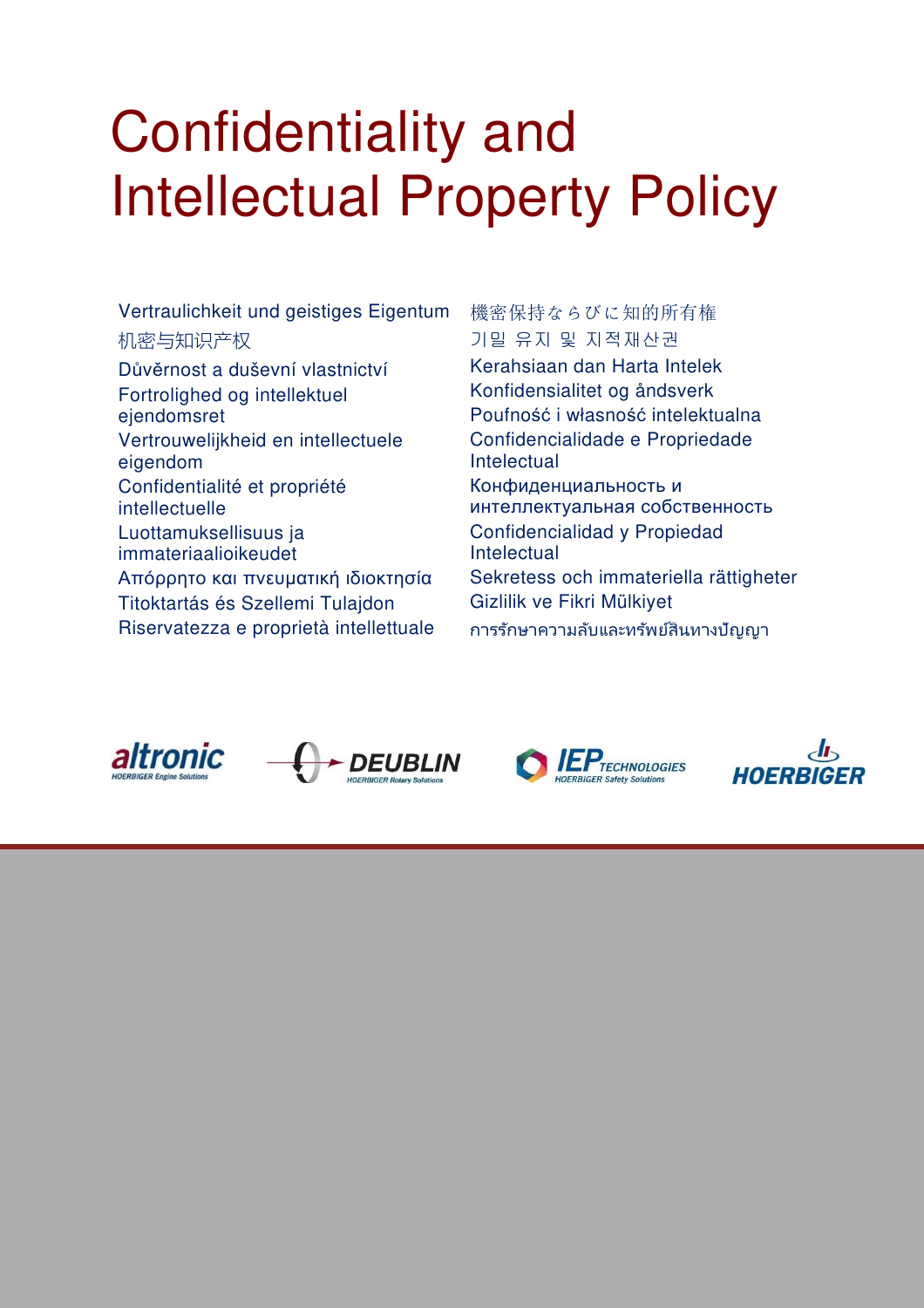# **Table of Contents**

| Confidentiality and Intellectual Property           | $\overline{2}$ |
|-----------------------------------------------------|----------------|
| Vertraulichkeit und geistiges Eigentum              | 3              |
| 机密与知识产权                                             | $\overline{4}$ |
| Důvěrnost a duševní vlastnictví                     | 5              |
| Fortrolighed og intellektuel ejendomsret            | 6              |
| Vertrouwelijkheid en intellectuele eigendom         | $\overline{7}$ |
| Confidentialité et propriété intellectuelle         | 8              |
| Luottamuksellisuus ja immateriaalioikeudet          | 9              |
| Απόρρητο και πνευματική ιδιοκτησία                  | 10             |
| Titoktartás és Szellemi Tulajdon                    | 12             |
| Riservatezza e proprietà intellettuale              | 13             |
| 機密保持ならびに知的所有権                                       | 14             |
| 기밀 유지 및 지적재산권                                       | 16             |
| Kerahsiaan dan Harta Intelek                        | 17             |
| Konfidensialitet og åndsverk                        | 18             |
| Poufność i własność intelektualna                   | 19             |
| Confidencialidade e Propriedade Intelectual         | 20             |
| Конфиденциальность и интеллектуальная собственность | 21             |
| Confidencialidad y Propiedad Intelectual            | 23             |
| Sekretess och immateriella rättigheter              | 24             |
| Gizlilik ve Fikri Mülkiyet                          | 25             |
| การรักษาความลับและทรัพย์สินทางปัญญา                 | 26             |
| Document management                                 | 27             |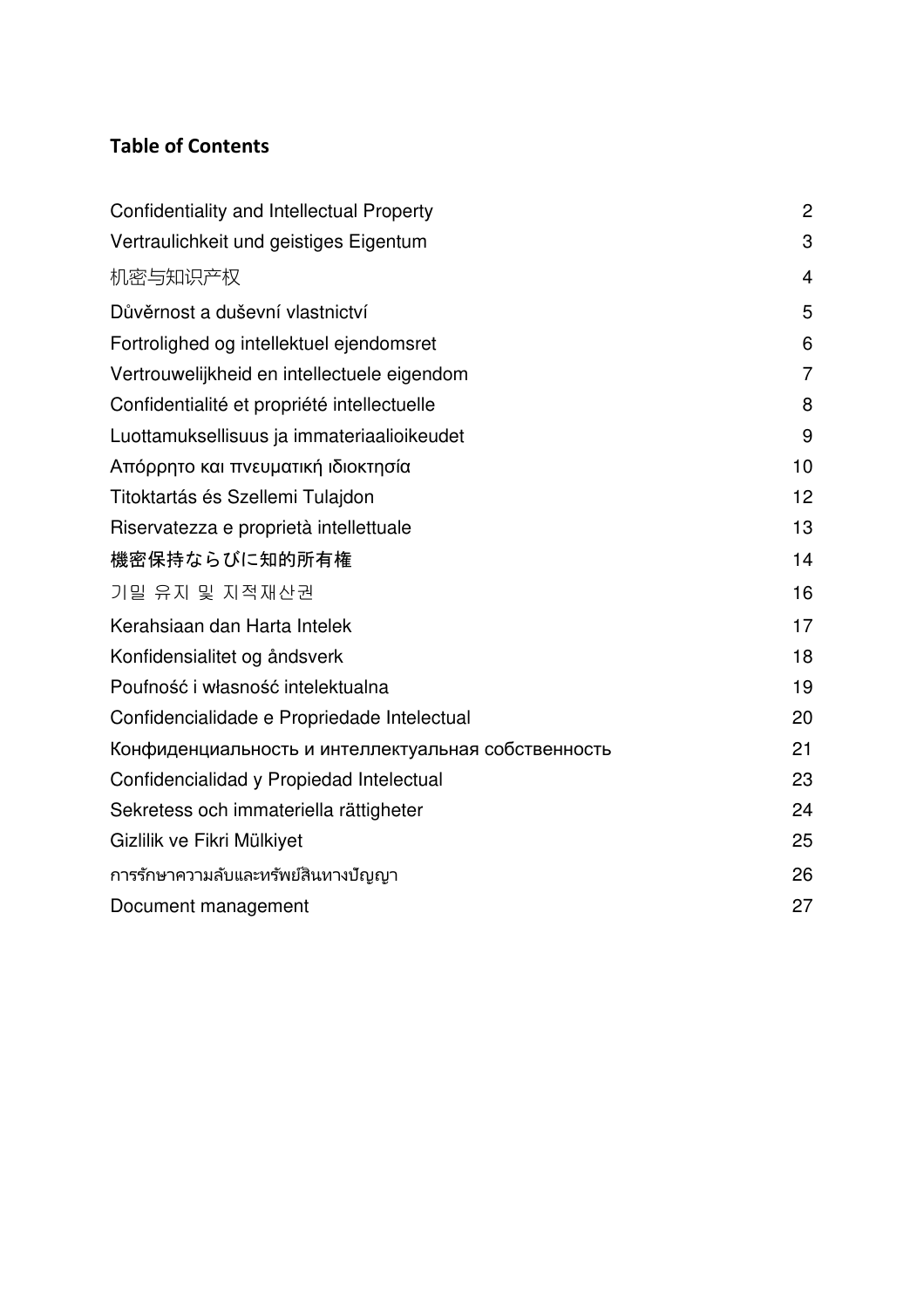# **Confidentiality and Intellectual Property**

## **Our Principle**

We protect proprietary business information and intellectual property rights.

#### **Policy**

HOERBIGER protects its intellectual property rights and confidential business information. HOERBIGER also safeguards the intellectual property entrusted to the company by its customers and suppliers.

#### **Definition**

Intellectual property includes: (1) patents for inventions, designs and trademarks and (2) copyrights for literary and artistic work.

Confidential business information is all information which is critical and proprietary to the business. Disclosure of such information to unauthorized persons may damage the competitive position of HOERBIGER. Confidential business information includes, but is not limited to, company strategies, financial information, customer or supplier lists, price lists, information related to manufacturing processes and costs, research and development and other technical information.

#### **Implementation**

HOERBIGER companies shall take steps to protect intellectual property and confidential business information. This will generally include procedures and safeguards to make such information available to HOERBIGER Personnel only on a need-to-know basis.

Confidential business information shall be disclosed to third parties only in the course of a defined business transaction, subject to confidentiality agreements and with management approval.

HOERBIGER companies shall purchase research and development or other engineering services only with appropriate contracts. These contracts shall include clauses regarding disclosure and use of technical information, as well as ownership of any inventions made in the course of the work.

HOERBIGER research and development departments shall perform appropriate research to ensure that developments do not infringe third-party intellectual property rights.

Communication methods with patent lawyers and government patent offices shall conform to high security standards.

HOERBIGER companies shall take equal precautions when they receive confidential business information from business partners.

## **Prohibitions**

HOERBIGER Personnel shall not bring confidential business information from a prior employer to HOERBIGER. Upon leaving the company for any reason, HOERBIGER Personnel are prohibited from disclosing or using confidential business information for any purpose.







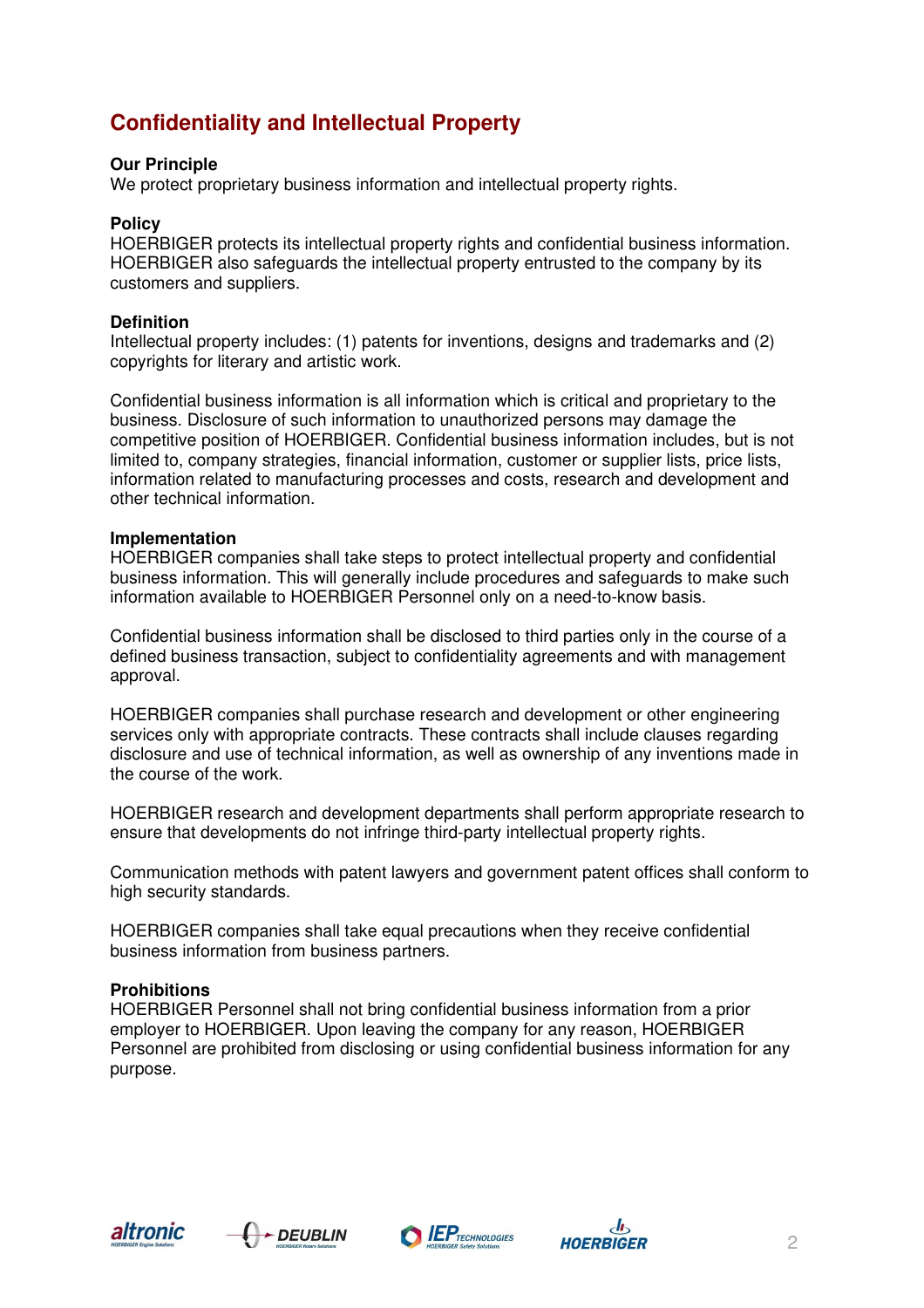# **Vertraulichkeit und geistiges Eigentum**

# **Prinzip**

Wir schützen geschäftliche Informationen und geistiges Eigentum.

## **Politik**

HOERBIGER schützt sein geistiges Eigentum und vertrauliche geschäftliche Informationen. HOERBIGER schützt ebenso das geistige Eigentum, welches durch Kunden und Lieferanten anvertraut wird.

### **Definitionen**

Geistiges Eigentum umfasst: (1) Patente für Erfindungen, Muster und Warenzeiche, und (2) Nutzungsrechte für literarische und künstlerische Arbeiten.

Vertrauliche Geschäftsinformationen sind alle Informationen, die für das Unternehmen von entscheidender Bedeutung oder urheberrechtlich geschützt sind. Die Offenlegung solcher Informationen gegenüber Unbefugten kann die Wettbewerbsposition von HOERBIGER schädigen. Zu den vertraulichen Geschäftsinformationen gehören unter anderem Unternehmensstrategien, Finanzinformationen, Kunden- oder Lieferantenlisten, Preislisten, Informationen über Herstellungsverfahren und -kosten, Forschung und Entwicklung sowie andere technische Informationen.

## **Umsetzung**

Die HOERBIGER Unternehmen ergreifen Maßnahmen, um geistiges Eigentum und vertrauliche Geschäftsinformationen zu schützen. Dazu gehören in der Regel Verfahren und Sicherheitsvorkehrungen, um solche Informationen dem HOERBIGER Personal nur auf einer Need-to-know-Basis zugänglich zu machen.

Vertrauliche Geschäftsinformationen werden Dritten nur im Rahmen einer einzelner Geschäftstransaktionen, vorbehaltlich von Vertraulichkeitsvereinbarungen und mit Genehmigung der Geschäftsleitung zugänglich gemacht.

HOERBIGER Unternehmen dürfen Forschungs- und Entwicklungs- oder andere Ingenieurdienstleistungen nur unter Maßgabe entsprechender Verträge einkaufen. Diese Verträge enthalten Klauseln über die Offenlegung und Nutzung von technischen Informationen sowie über das Eigentum an Erfindungen, die im Rahmen der Arbeit gemacht werden.

Die Forschungs- und Entwicklungsabteilungen von HOERBIGER führen angemessene Recherchen durch, um sicherzustellen, dass ihre Entwicklungen keine geistigen Eigentumsrechte Dritter verletzen.

Die Kommunikationsmethoden mit Patentanwälten und staatlichen Patentämtern müssen hohen Sicherheitsstandards entsprechen.

Die HOERBIGER Unternehmen treffen die gleichen Vorkehrungen, wenn sie vertrauliche Geschäftsinformationen von Geschäftspartnern erhalten

## **Verbote**

HOERBIGER Mitarbeiter dürfen keine vertraulichen Geschäftsinformationen von früheren Arbeitgebern in die Firma mitbringen. Es ist HOERBIGER Mitarbeitern verboten nach Verlassen der Firma vertrauliche Geschäftsinformationen aus irgendeinem Grund oder zu irgendeinem Zweck weiterzugeben.







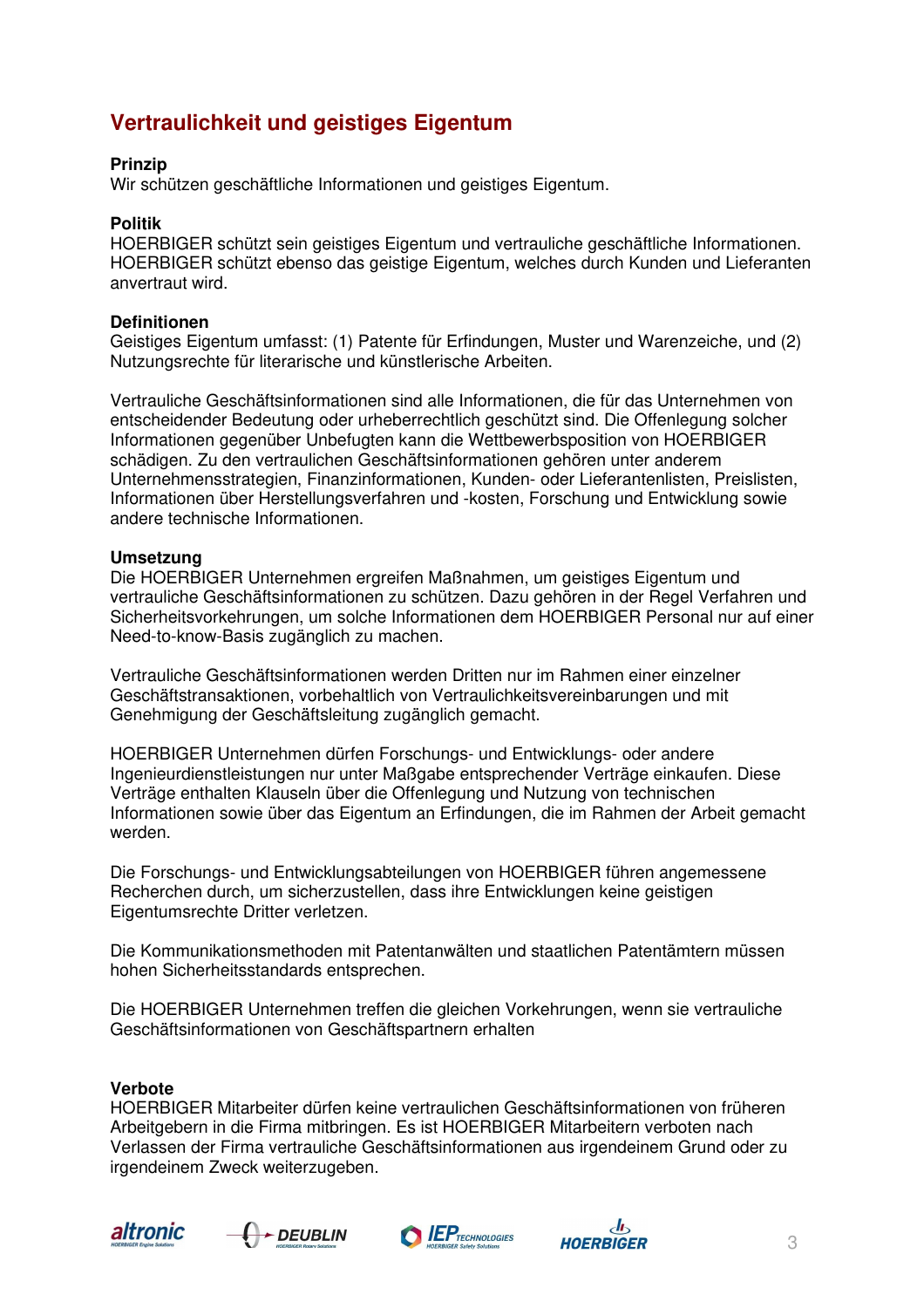# 机密与知识产权

# 我们的原则

我们保护专有的商业信息和知识产权。

# 政策

贺尔碧格保护本公司的知识产权和机密商业信息。贺尔碧格还保护客户和供应商委托给本公司 的知识产权。

# 定义

知识产权包括: (1) 发明、设计和商标的专利, 以及 (2) 文学和艺术作品的版权。

机密商业信息是所有对企业至关重要的专有信息。向未经授权的人员披露此类信息可能会损害 贺尔碧格的竞争力。机密商业信息包括但不限于公司战略、财务信息、客户或供应商名单、价 格单、与制造过程和成本有关的信息、研发以及其他技术信息。

# 实施

贺尔碧格集团各公司应采取措施保护知识产权和机密商业信息。通常包括制定程序和保护措 施,仅将这些信息提供给需要了解情况的贺尔碧格职员。

机密商业信息应仅可在规定的商业交易过程中、在遵守保密协议并获得管理层批准的情况下向 第三方披露。

贺尔碧格集团各公司仅应通过签订适当的合同购买研发或其他工程服务。这些合同应包含有关 技术信息的公开和使用以及在工作过程中做出的任何发明的所有权的条款。

贺尔碧格研发部门应进行适当的研究活动,确保研发成果不侵犯第三方知识产权。

与专利律师和政府专利局的沟通方法应符合高安全标准。

贺尔碧格集团各公司从商业伙伴那里收到机密商业信息时,应采取同等的防范措施。

# 禁令

贺尔碧格职员不得将先前雇主的机密商业信息带到贺尔碧格。贺尔碧格职员无论出于何种原因 离开公司,均不得出于任何目的披露或使用本集团机密商业信息。







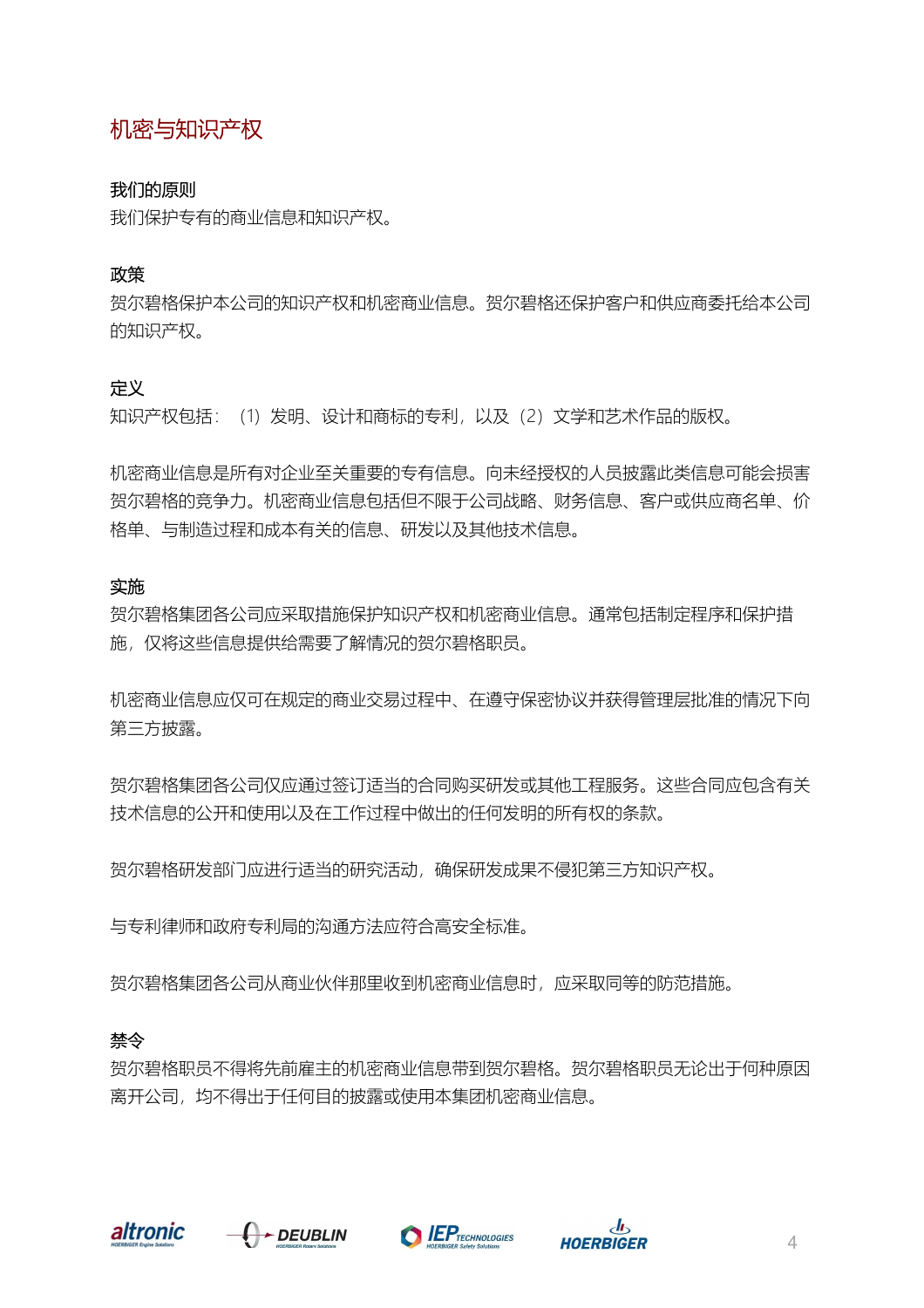# **Důvěrnost a duševní vlastnictví**

#### **Náš princip**

Chráníme vlastnické obchodní informace a práva duševního vlastnictví.

#### **Zásady**

Firma HOERBIGER chrání svá práva duševního vlastnictví a důvěrné obchodní informace. Firma HOERBIGER také chrání duševní vlastnictví, které jí bylo svěřeno jejími zákazníky a dodavateli.

#### **Definice**

Duševní vlastnictví zahrnuje: (1) patenty na vynálezy, vzory a ochranné známky a (2) autorská práva na literární a umělecká díla.

Důvěrné obchodní informace jsou všechny informace, které jsou pro podnik kritické a jsou jeho vlastnictvím. Zpřístupnění takových informací neoprávněným osobám může poškodit konkurenční pozici firmy HOERBIGER. Mezi důvěrné obchodní informace patří mimo jiné strategie společnosti, finanční informace, seznamy zákazníků nebo dodavatelů, ceníky, informace týkající se výrobních procesů a nákladů, výzkumu a vývoje a další technické informace.

#### **Implementace**

Firmy skupiny HOERBIGER podniknou kroky k ochraně duševního vlastnictví a důvěrných obchodních informací. To bude obecně zahrnovat postupy a záruky, aby byly takové informace k dispozici personálu firmy HOERBIGER pouze na základě potřeby takové informace znát.

Důvěrné obchodní informace budou poskytnuty třetím stranám pouze v průběhu definované obchodní transakce, s výhradou dohod o mlčenlivosti a se souhlasem vedení.

Firmy skupiny HOERBIGER nakupují výzkumné a vývojové nebo jiné inženýrské služby pouze s příslušnými smlouvami. Tyto smlouvy budou obsahovat ustanovení týkající se zpřístupnění a použití technických informací, jakož i vlastnictví jakýchkoliv vynálezů vytvořených v průběhu práce.

Výzkumná a vývojová oddělení firmy HOERBIGER provedou odpovídající výzkum, aby zajistila, že při vývoji nebudou porušena práva duševního vlastnictví třetích stran.

Komunikační metody s patentovými právníky a vládními patentovými úřady musí odpovídat vysokým bezpečnostním standardům.

Firmy skupiny HOERBIGER musí přijmout stejná opatření, když obdrží důvěrné obchodní informace od obchodních partnerů.

## **Zákazy**

Zaměstnanci firmy HOERBIGER nebudou firmě HOERBIGER předávat důvěrné obchodní informace od předchozího zaměstnavatele. Po opuštění firmy z jakéhokoli důvodu je zaměstnancům firmy HOERBIGER zakázáno sdělovat nebo používat důvěrné obchodní informace k jakémukoliv účelu.







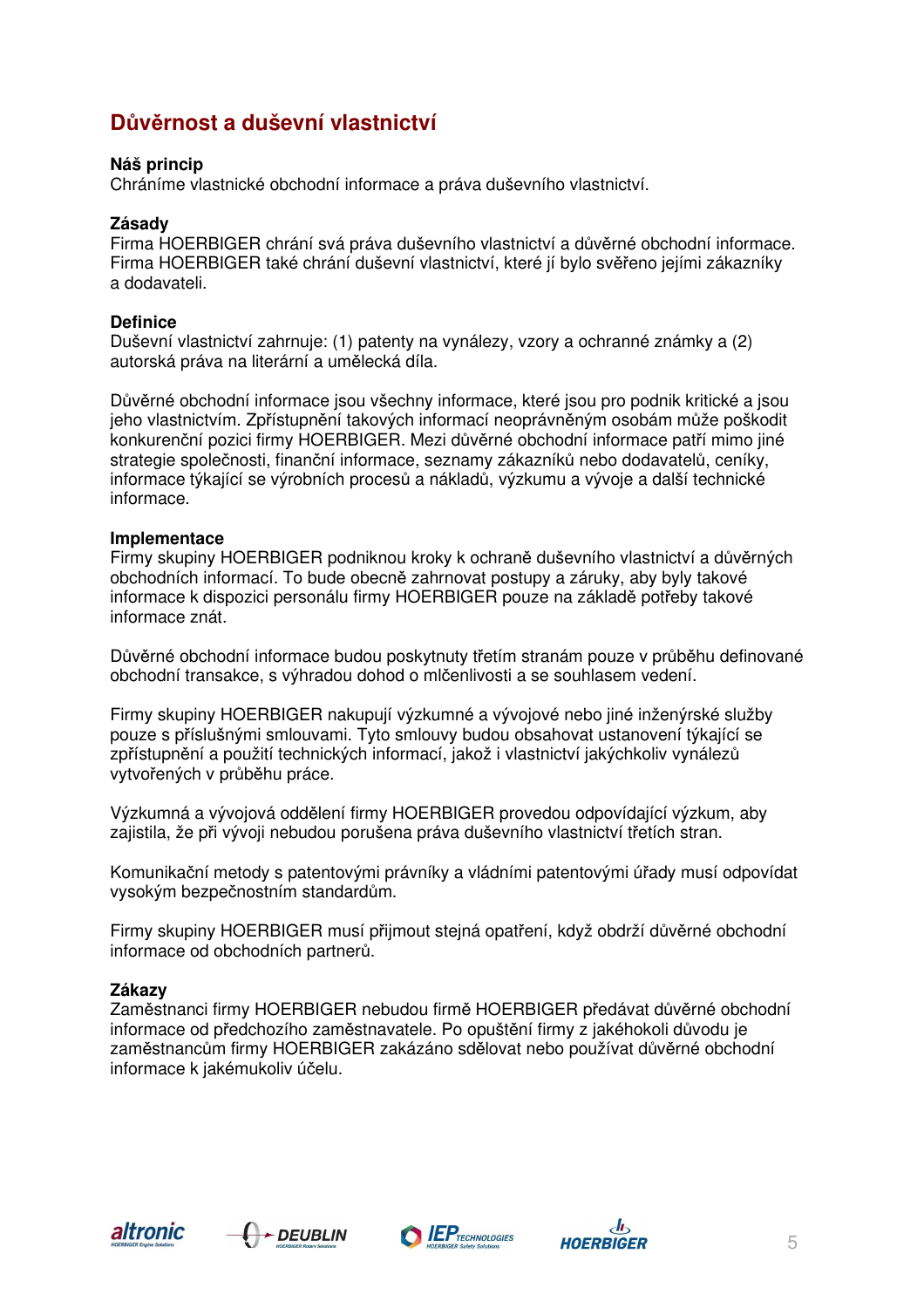# **Fortrolighed og intellektuel ejendomsret**

#### **Vores principper**

Vi beskytter ejendomsretligt beskyttede forretningsoplysninger og intellektuelle ejendomsrettigheder.

## **Politik**

HOERBIGER beskytter sine intellektuelle ejendomsrettigheder og fortrolige forretningsoplysninger. HOERBIGER beskytter også den intellektuelle ejendom, som kunder og leverandører har overladt virksomheden.

## **Definition**

Intellektuel ejendom omfatter: (1) patenter på opfindelser, design og varemærker og (2) ophavsret til litterære og kunstneriske værker.

Fortrolige forretningsoplysninger er alle oplysninger, som er vigtige og fortrolige for virksomheden. Videregivelse af sådanne oplysninger til uautoriserede personer kan skade HOERBIGERs konkurrencemæssige position. Fortrolige forretningsoplysninger omfatter, men er ikke begrænset til, virksomhedsstrategier, finansielle oplysninger, kunde- og leverandørlister, prislister, oplysninger om fremstillingsprocesser og -omkostninger, forskning og udvikling og andre tekniske oplysninger.

## **Implementering**

HOERBIGER-selskaber skal træffe de nødvendige foranstaltninger for at beskytte intellektuel ejendom og fortrolige forretningsoplysninger. Dette vil generelt omfatte procedurer og sikkerhedsforanstaltninger, der kun gør sådanne oplysninger tilgængelige for HOERBIGERs personale efter "need-to-know"-princippet.

Fortrolige forretningsoplysninger må kun videregives til tredjeparter i forbindelse med en defineret forretningstransaktion, i henhold til fortrolighedsaftaler og med ledelsens godkendelse.

HOERBIGER-selskaber må kun indkøbe forskning og udvikling eller andre ingeniørtjenester med passende kontrakter. Disse kontrakter skal indeholde klausuler om videregivelse og anvendelse af teknisk information samt om ejendomsretten til opfindelser, der måtte være giort i forbindelse med arbeidet.

HOERBIGERs forsknings- og udviklingsafdelinger skal foretage passende undersøgelser for at sikre, at udviklingen ikke krænker tredjeparters intellektuelle ejendomsrettigheder.

Kommunikationsmetoderne med patentadvokater og statslige patentkontorer skal overholde høje sikkerhedsstandarder.

HOERBIGER-virksomheder skal træffe de samme forholdsregler, når de modtager fortrolige forretningsoplysninger fra forretningspartnere.

## **Forbud**

HOERBIGERs personale må ikke medbringe fortrolige forretningsoplysninger fra en tidligere arbejdsgiver til HOERBIGER. Når HOERBIGERs personale forlader virksomheden uanset af hvilken grund, er det forbudt at videregive eller anvende fortrolige forretningsoplysninger til noget formål.







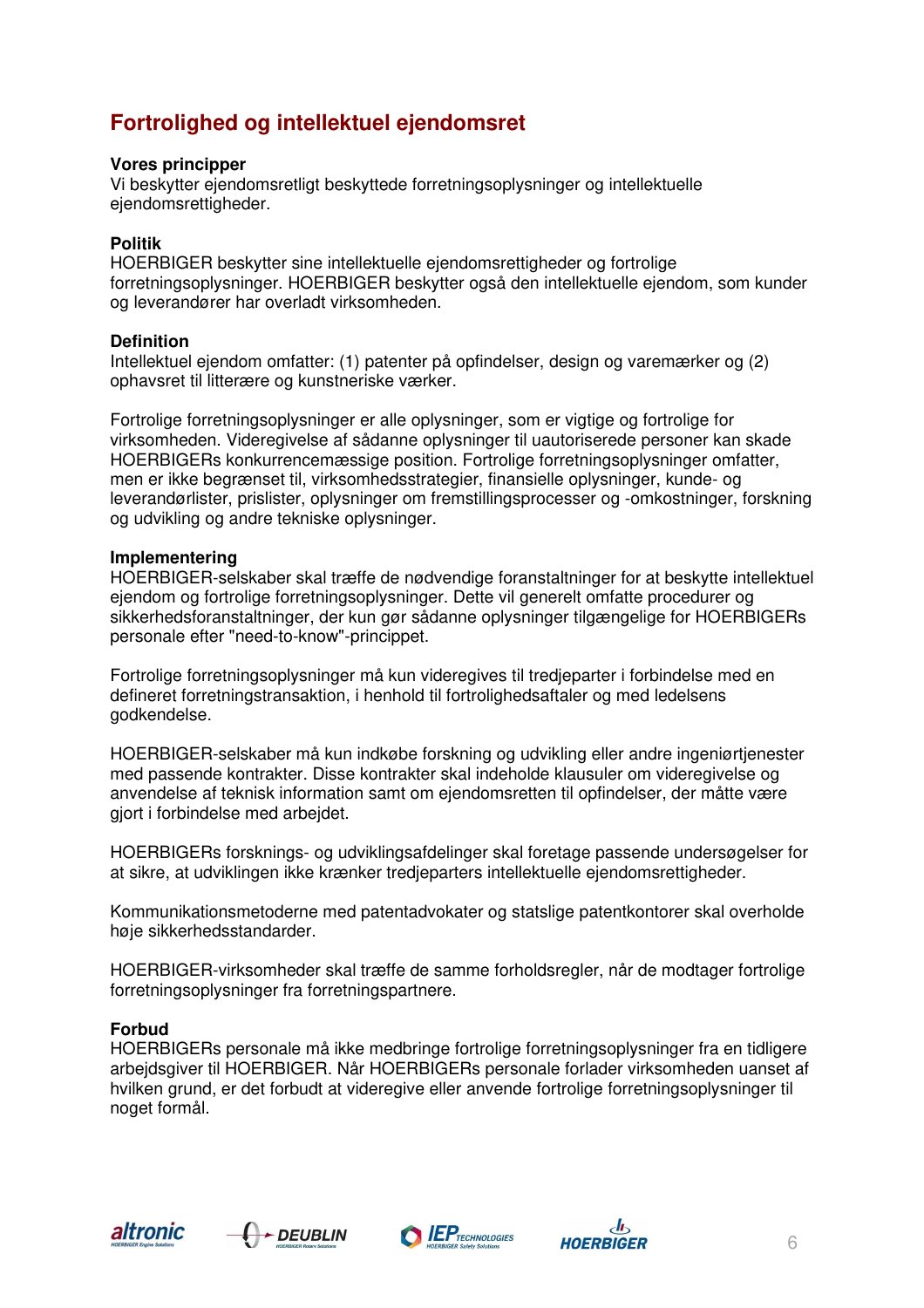# **Vertrouwelijkheid en intellectuele eigendom**

### **Ons grondbeginsel**

Wij beschermen bedrijfseigen informatie en intellectuele eigendomsrechten.

#### **Beleid**

HOERBIGER beschermt zijn intellectuele eigendomsrechten en vertrouwelijke bedrijfsinformatie. HOERBIGER beschermt ook de intellectuele eigendom die door klanten en leveranciers aan het bedrijf is toevertrouwd.

#### **Definitie**

Intellectuele eigendom omvat: (1) octrooien voor uitvindingen, ontwerpen en handelsmerken en (2) auteursrechten voor literaire en artistieke werken.

Vertrouwelijke bedrijfsinformatie is alle informatie die van kritiek belang is voor en eigendom is van het bedrijf. Openbaarmaking van dergelijke informatie aan onbevoegden kan de concurrentiepositie van HOERBIGER schaden. Vertrouwelijke bedrijfsinformatie omvat, maar is niet beperkt tot, bedrijfsstrategieën, financiële informatie, lijsten van klanten of leveranciers, prijslijsten, informatie met betrekking tot productieprocessen en kosten, onderzoek en ontwikkeling en andere technische informatie.

#### **Implementatie**

De HOERBIGER-bedrijven nemen maatregelen ter bescherming van intellectuele eigendom en vertrouwelijke bedrijfsinformatie. Dit omvat in het algemeen procedures en voorzorgsmaatregelen om dergelijke informatie alleen ter beschikking te stellen van HOERBIGER-personeel dat over deze informatie moet beschikken.

Vertrouwelijke bedrijfsinformatie wordt alleen aan derden bekendgemaakt in het kader van een welomschreven zakelijke transactie, met inachtneming van geheimhoudingsovereenkomsten en met goedkeuring van het management.

HOERBIGER-ondernemingen kopen onderzoeks- en ontwikkelingsdiensten of andere ingenieursdiensten alleen in met passende contracten. Deze contracten bevatten clausules betreffende de bekendmaking en het gebruik van technische informatie, alsmede betreffende de eigendom van alle uitvindingen die in de loop van de werkzaamheden zijn gedaan.

De onderzoeks- en ontwikkelingsafdelingen van HOERBIGER verrichten passend onderzoek om te waarborgen dat de ontwikkelingen geen inbreuk maken op de intellectuele eigendomsrechten van derden.

De communicatiemethoden met octrooigemachtigden en octrooibureaus van de overheid moeten voldoen aan hoge veiligheidsnormen.

De HOERBIGER-bedrijven nemen dezelfde voorzorgsmaatregelen wanneer zij vertrouwelijke bedrijfsinformatie van zakelijke partners ontvangen.

#### **Verbodsbepalingen**

Het personeel van HOERBIGER mag geen vertrouwelijke bedrijfsinformatie van een vorige werkgever meenemen naar HOERBIGER. Bij het verlaten van het bedrijf, om welke reden dan ook, is het HOERBIGER-personeel verboden vertrouwelijke bedrijfsinformatie voor welk doel dan ook openbaar te maken of te gebruiken.







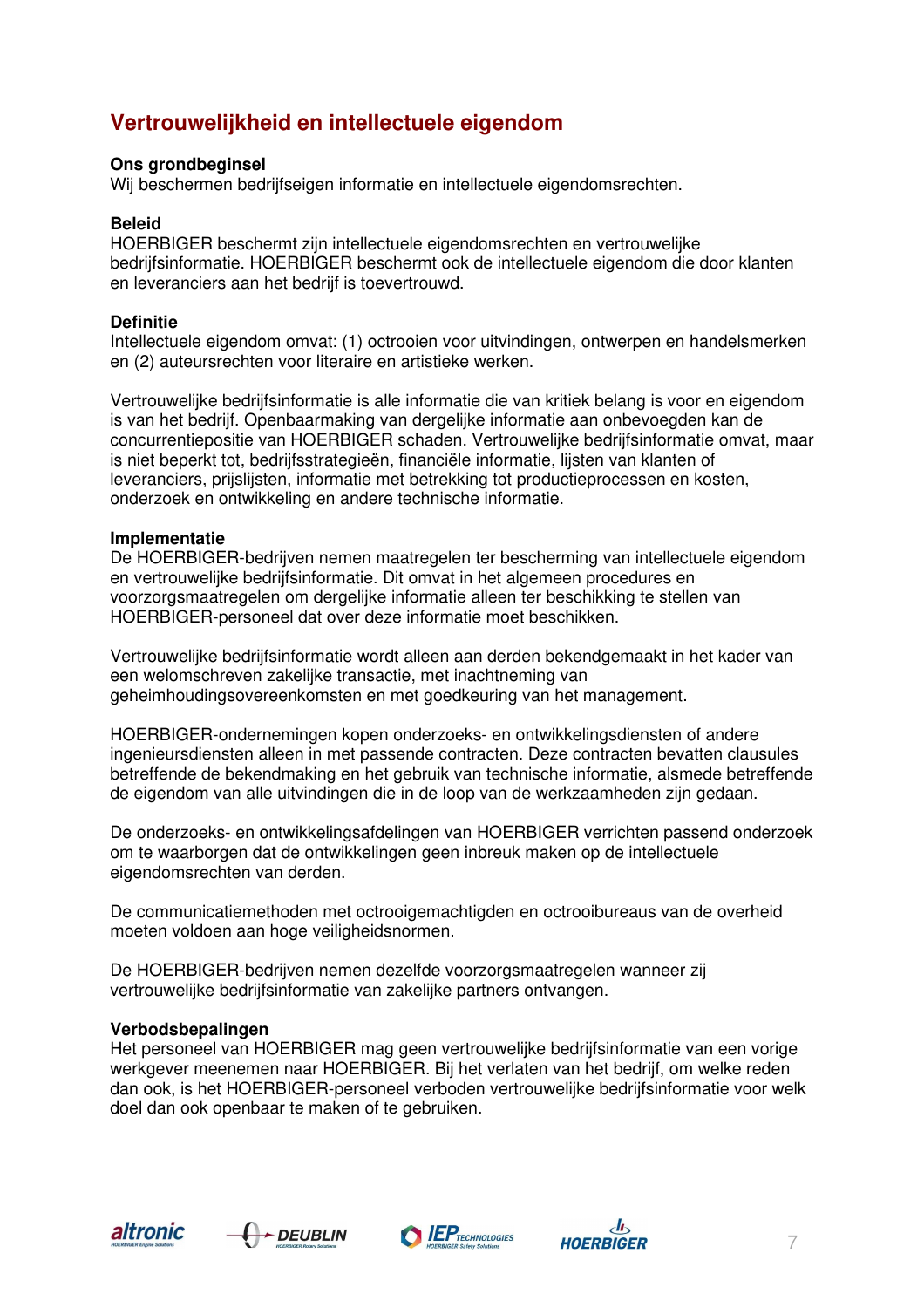# **Confidentialité et propriété intellectuelle**

#### **Notre principe**

Nous protégeons les informations commerciales confidentielles et les droits de propriété intellectuelle.

## **Politique**

HOERBIGER protège ses droits de propriété intellectuelle et ses informations commerciales confidentielles. HOERBIGER protège également la propriété intellectuelle confiée à l'entreprise par ses clients et fournisseurs.

## **Définition**

La propriété intellectuelle inclut : (1) les brevets d'invention, les modèles et marques commerciales et (2) les droits d'auteur sur les œuvres littéraires et artistiques.

Les informations commerciales confidentielles désignent toutes les informations essentielles et exclusives de l'entreprise. La divulgation de telles informations à des personnes non autorisées pourrait porter atteinte à la position concurrentielle de HOERBIGER. Les informations commerciales confidentielles incluent, sans s'y limiter, les stratégies d'entreprise, les informations financières, les listes de clients ou fournisseurs, les tarifs, les informations en lien avec les processus de fabrication et les coûts, les informations de recherche et développement et autres informations techniques.

#### **Mise en œuvre**

Les entreprises de HOERBIGER doivent prendre des mesures pour protéger la propriété intellectuelle et les informations commerciales confidentielles. Cela inclura d'une manière générale des procédures et protections servant à mettre ces informations à la disposition du personnel de HOERBIGER uniquement selon le principe du « besoin d'en connaître ».

Les informations commerciales confidentielles doivent être divulguées à des tiers uniquement dans le cadre d'une transaction commerciale définie, être soumises à des accords de confidentialité et avec l'approbation de la direction.

Les entreprises de HOERBIGER ne doivent acheter des services de recherche et développement ou d'ingénierie qu'avec des contrats appropriés. Ces contrats doivent inclure des clauses relatives à la divulgation et à l'utilisation des informations techniques, ainsi que sur l'appartenance de toutes les inventions créées dans le cadre du travail.

Les services recherche et développement de HOERBIGER doivent effectuer des recherches appropriées afin de garantir que les développements n'enfreignent pas des droits de propriété intellectuelle de tiers.

Les moyens de communication avec des avocats spécialisés en brevets et des offices des brevets gouvernementaux doivent respecter des normes de sécurité élevées.

Les entreprises de HOERBIGER doivent prendre les mêmes précautions lorsqu'elles reçoivent des informations commerciales confidentielles de partenaires commerciaux.

#### **Interdictions**

Le personnel de HOERBIGER ne doit pas apporter d'informations commerciales confidentielles provenant d'un ancien employé de HOERBIGER. Lorsqu'il quitte l'entreprise pour quelque raison que soit, le personnel de HOERBIGER n'a pas le droit de divulguer ou d'utiliser des informations commerciales confidentielles à quelque fin que ce soit.







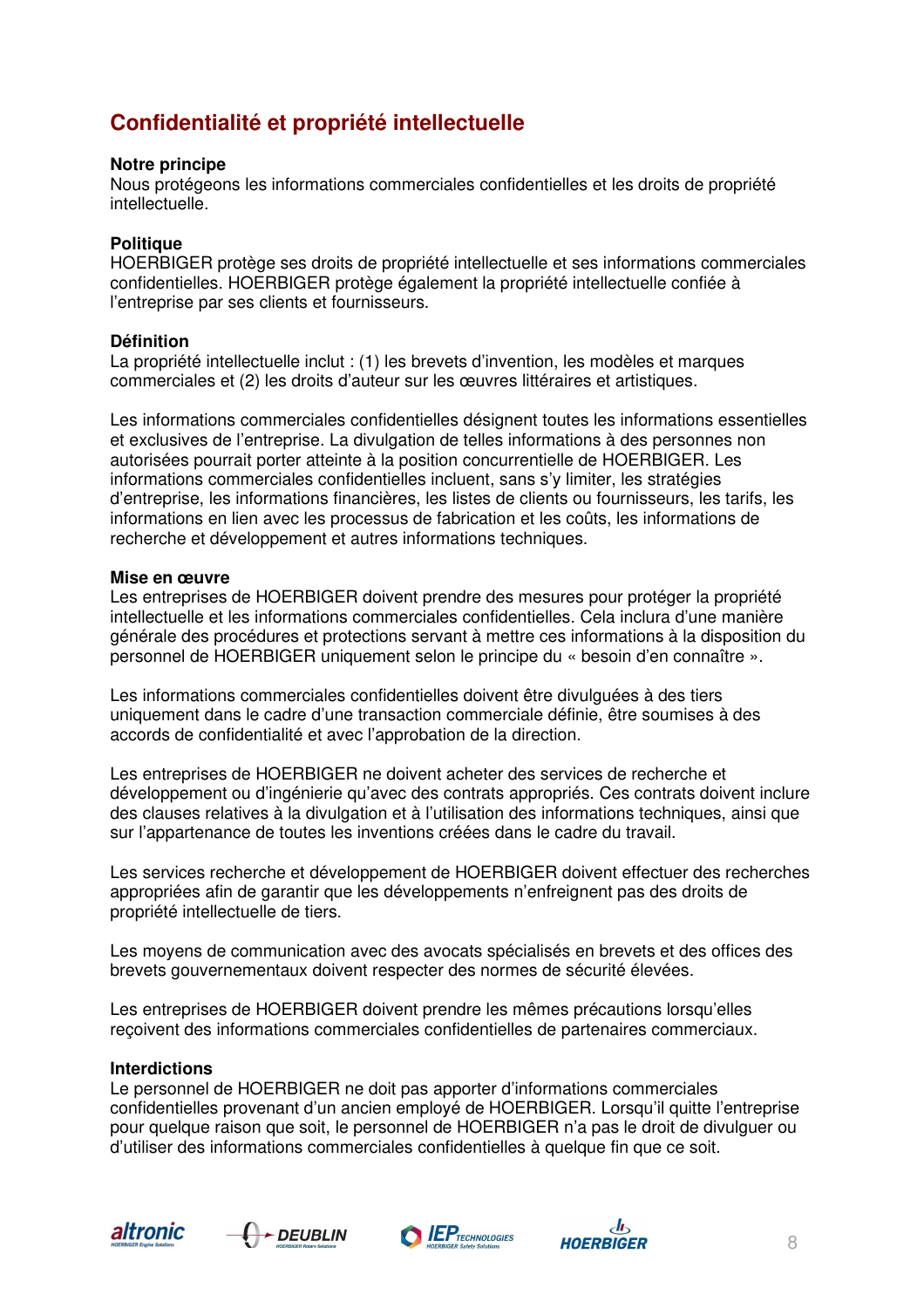# **Luottamuksellisuus ja immateriaalioikeudet**

### **Periaatteemme**

Suojaamme teollisuus- ja tekijänoikeuslain alaisia yritystietoja ja immateriaalioikeuksia.

#### **Käytänne**

HOERBIGER suojaa immateriaalioikeuksiaan ja luottamuksellisia yritystietoja. HOERBIGER turvaa myös asiakkaiden ja tavarantoimittajien yritykselle antamat immateriaalioikeudet.

#### **Määritelmä**

Immateriaalioikeuksia ovat: (1) keksintöjen, suunnittelun/designin ja tavaramerkkien patentit ja (2) kirjallisten ja taiteellisten teosten tekijänoikeudet.

Luottamuksellista yritystietoa ovat kaikki tiedot, jotka ovat kriittisiä ja luottamuksellisia liiketoiminnan kannalta. Tällaisten tietojen välittäminen asiattomille henkilöille saattaa vahingoittaa HOERBIGERin kilpailuasemaa. Luottamuksellisia yritystietoja ovat muun muassa yritysstrategiat, taloustiedot, asiakas- tai tavarantoimittajaluettelot, hintaluettelot, valmistusprosesseihin ja kustannuksiin liittyvät tiedot, tutkimus ja kehitys sekä muut tekniset tiedot.

## **Toteutus**

HOERBIGER-yhtiöiden on ryhdyttävä toimenpiteisiin immateriaalioikeuksien ja luottamuksellisten yritystietojen suojaamiseksi. Tähän sisältyvät yleensä toimenpiteet ja takeet tällaisten tietojen antamiseksi HOERBIGERin henkilöstölle ainoastaan tarpeen mukaisesti.

Luottamuksellisia yritystietoja annetaan ulkopuolisille ainoastaan määritellyn liiketoimen puitteissa, salassapitosopimusten mukaisesti ja johdon luvalla.

HOERBIGER-yhtiöt hankkivat tutkimus- tai kehitys- tai muita suunnittelupalveluita ainoastaan asianmukaisia sopimuksia käyttäen. Näihin sopimuksiin on sisällytettävä ehdot teknisten tietojen levittämisestä ja käytöstä sekä töiden aikana mahdollisesti tehtyjen keksintöjen omistajuudesta.

HOERBIGERin tutkimus- ja kehitysosastot suorittavat asianmukaista tutkimusta varmistaakseen, etteivät kehitykset riko ulkopuolisten immateriaalioikeuksia.

Patenttilakimiesten ja hallituksen patenttivirastojen kanssa käytävän viestinnän menetelmien on vastattava korkeita turvallisuusstandardeja.

HOERBIGER-yhtiöt ryhtyvät vastaaviin turvatoimiin saadessaan luottamuksellista yritystietoa liikekumppaneilta.

## **Kiellot**

HOERBIGERin henkilöstö ei saa tuoda luottamuksellista yritystietoa aikaisemmalta työnantajaltaan HOERBIGERille. Lähtiessään yrityksestä mistä syystä tahansa HOERBIGER-henkilöstöä kielletään ilmoittamasta tai käyttämästä luottamuksellisia yritystietoja mihinkään tarkoitukseen.







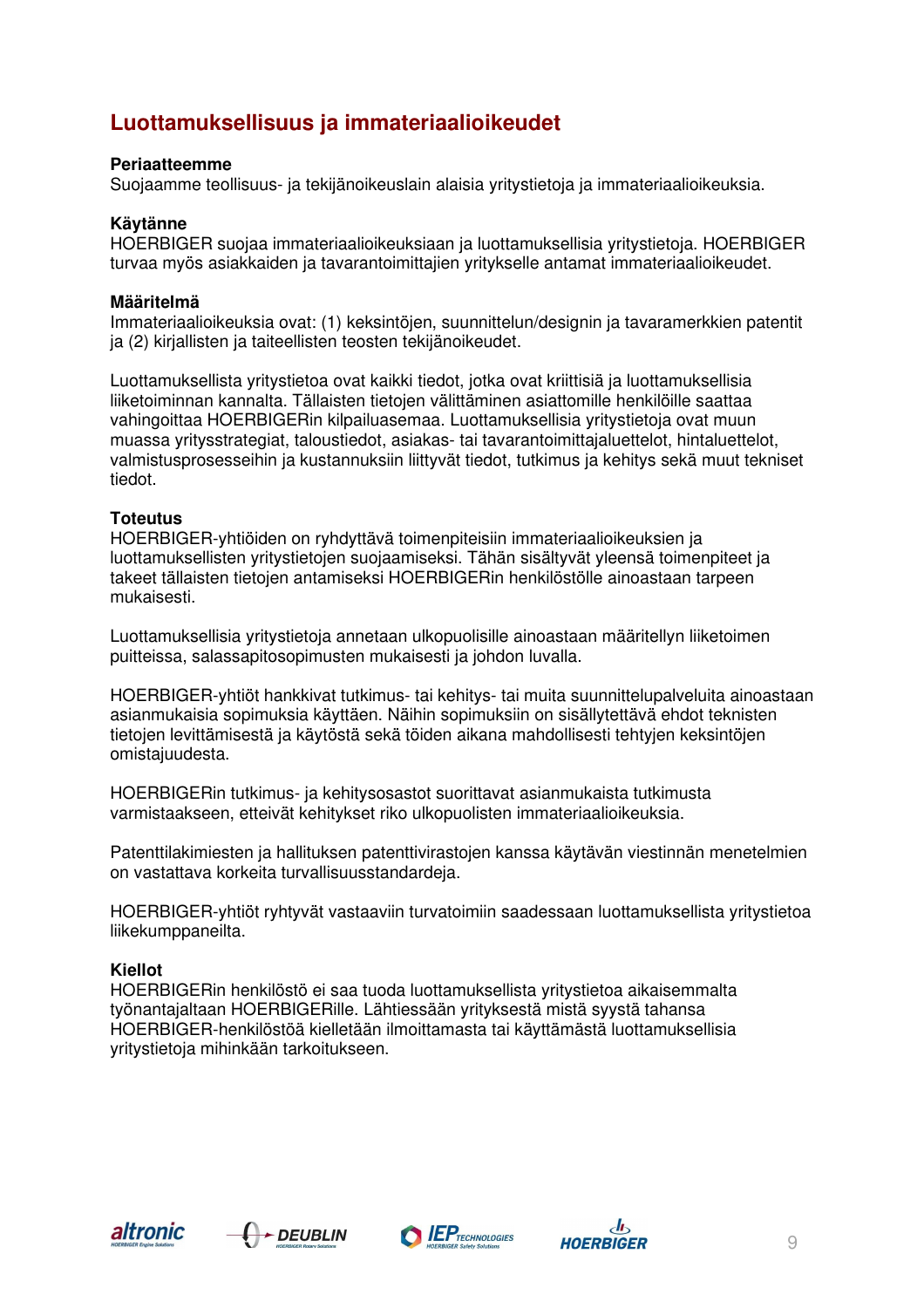# **Απόρρητο και πνευματική ιδιοκτησία**

# **Οι αρχές μας**

Προστατεύουμε αποκλειστικές εταιρικές πληροφορίες και δικαιώματα πνευματικής ιδιοκτησίας.

# **Πολιτική**

Η HOERBIGER προστατεύει τα δικαιώματα πνευματικής ιδιοκτησίας και απόρρητες εταιρικές πληροφορίες. Η HOERBIGER προστατεύει επίσης την πνευματική ιδιοκτησία που της εμπιστεύονται οι πελάτες και οι προμηθευτές της.

# **Ορισμός**

Η πνευματική ιδιοκτησία περιλαμβάνει: (1) διπλώματα ευρεσιτεχνίας για εφευρέσεις, σχεδίαση και εμπορικά σήματα και (2) δικαιώματα πνευματικής ιδιοκτησίας για λογοτεχνικά και καλλιτεχνικά έργα.

Απόρρητες θεωρούνται όλες οι εταιρικές πληροφορίες που είναι κρίσιμες και ανήκουν αποκλειστικά στην εταιρεία. Η κοινοποίηση τέτοιου είδους πληροφοριών σε μη εγκεκριμένα πρόσωπα μπορεί να βλάψει την ανταγωνιστική θέση της HOERBIGER. Οι απόρρητες εταιρικές πληροφορίες περιλαμβάνουν ενδεικτικά εταιρικές στρατηγικές, χρηματοοικονομικές πληροφορίες, λίστες πελατών ή προμηθευτών, τιμοκαταλόγους, πληροφορίες που σχετίζονται με τις διαδικασίες και το κόστος μεταποίησης, την έρευνα και την ανάπτυξη και άλλες τεχνικές πληροφορίες.

# **Υλοποίηση**

Οι εταιρείες της HOERBIGER οφείλουν να λαμβάνουν μέτρα για την προστασία της πνευματικής ιδιοκτησίας και των εμπιστευτικών εταιρικών πληροφοριών. Τα μέτρα αυτά περιλαμβάνουν εν γένει διαδικασίες και εγγυήσεις οι οποίες διασφαλίζουν ότι αυτού του είδους οι πληροφορίες διατίθενται σε μέλη του προσωπικού της HOERBIGER μόνο κατ' ανάγκη.

Οι εμπιστευτικές πληροφορίες πρέπει να κοινοποιούνται σε τρίτα μέρη μόνο κατά τη διάρκεια μιας δεδομένης επιχειρηματικής συναλλαγής που υπόκειται σε συμφωνία εμπιστευτικότητας και κατόπιν έγκρισης από τη διοίκηση.

Οι εταιρείες της HOERBIGER πρέπει να αγοράζουν υπηρεσίες έρευνας και ανάπτυξης ή άλλες μηχανολογικές υπηρεσίες μόνο με κατάλληλες συμβάσεις. Οι συμβάσεις αυτές πρέπει να περιλαμβάνουν ρήτρες σχετικά με την κοινοποίηση και χρήση τεχνικών πληροφοριών, καθώς και με την κυριότητα ενδεχόμενων εφευρέσεων που θα προκύψουν από τη διαδικασία.

Τα τμήματα έρευνας και ανάπτυξης της HOERBIGER πρέπει να διενεργούν την έρευνα έτσι ώστε να διασφαλιστεί ότι η ανάπτυξη δεν θίγει δικαιώματα πνευματικής ιδιοκτησίας τρίτων.

Οι μέθοδοι επικοινωνίας με δικηγόρους ειδικευμένους σε θέματα διπλωμάτων ευρεσιτεχνιών και με κυβερνητικά γραφεία διπλωμάτων ευρεσιτεχνιών πρέπει να πληρούν υψηλά πρότυπα ασφαλείας.

Οι εταιρείες της HOERBIGER πρέπει να λαμβάνουν ανάλογα μέτρα προφύλαξης όταν λαμβάνουν εμπιστευτικές επιχειρηματικές πληροφορίες από εταιρικούς συνεργάτες.







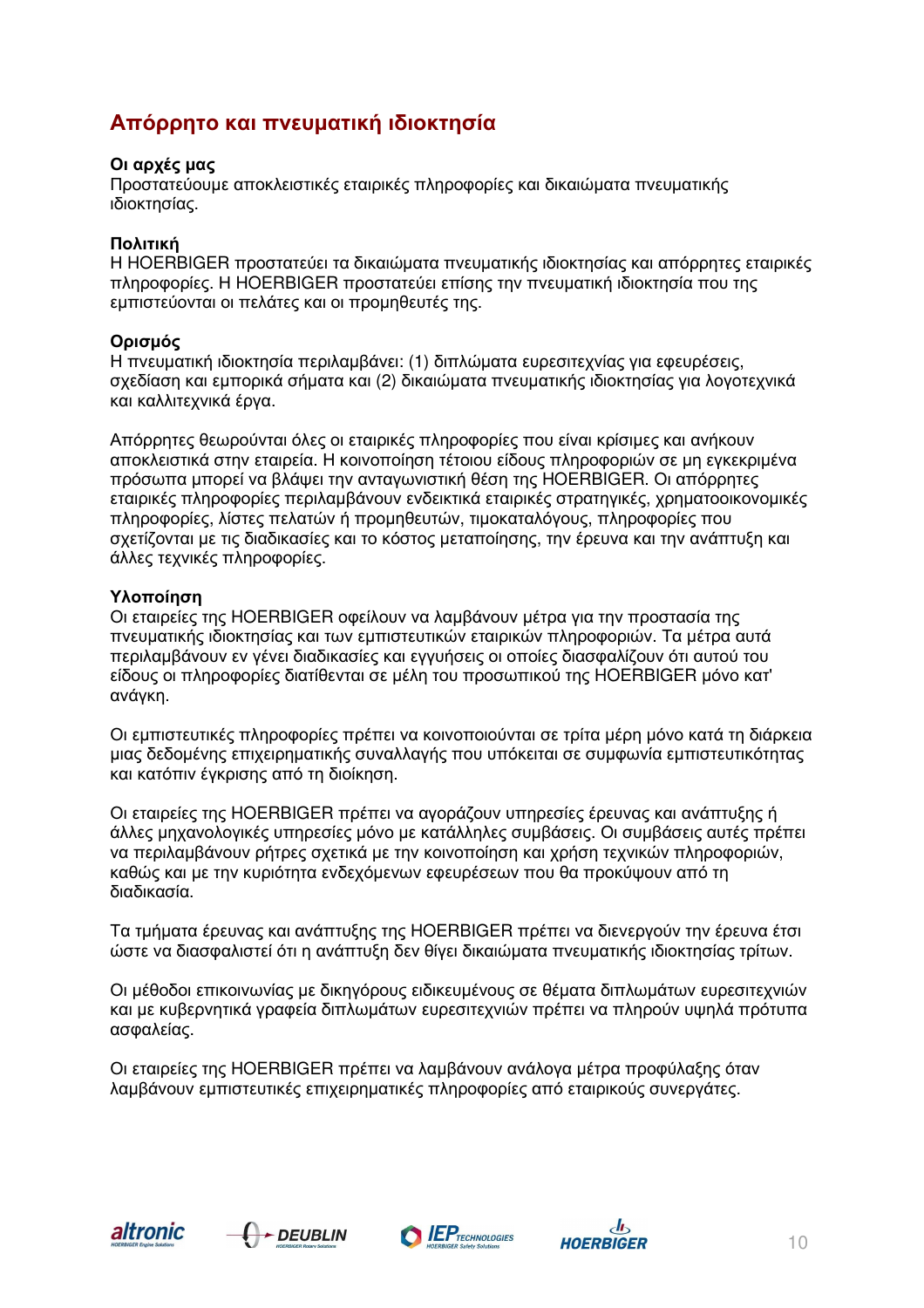# **Απαγορεύσεις**

Τα μέλη του προσωπικού της HOERBIGER δεν μπορούν να μεταβιβάσουν στη HOERBIGER εμπιστευτικές επιχειρηματικές πληροφορίες από προηγούμενο εργοδότη. Σε περίπτωση αποχώρησης από την εταιρεία για οποιονδήποτε λόγο, τα μέλη του προσωπικού της HOERBIGER απαγορεύεται να κοινοποιήσουν ή να χρησιμοποιήσουν εμπιστευτικές επιχειρηματικές πληροφορίες για οποιονδήποτε σκοπό.







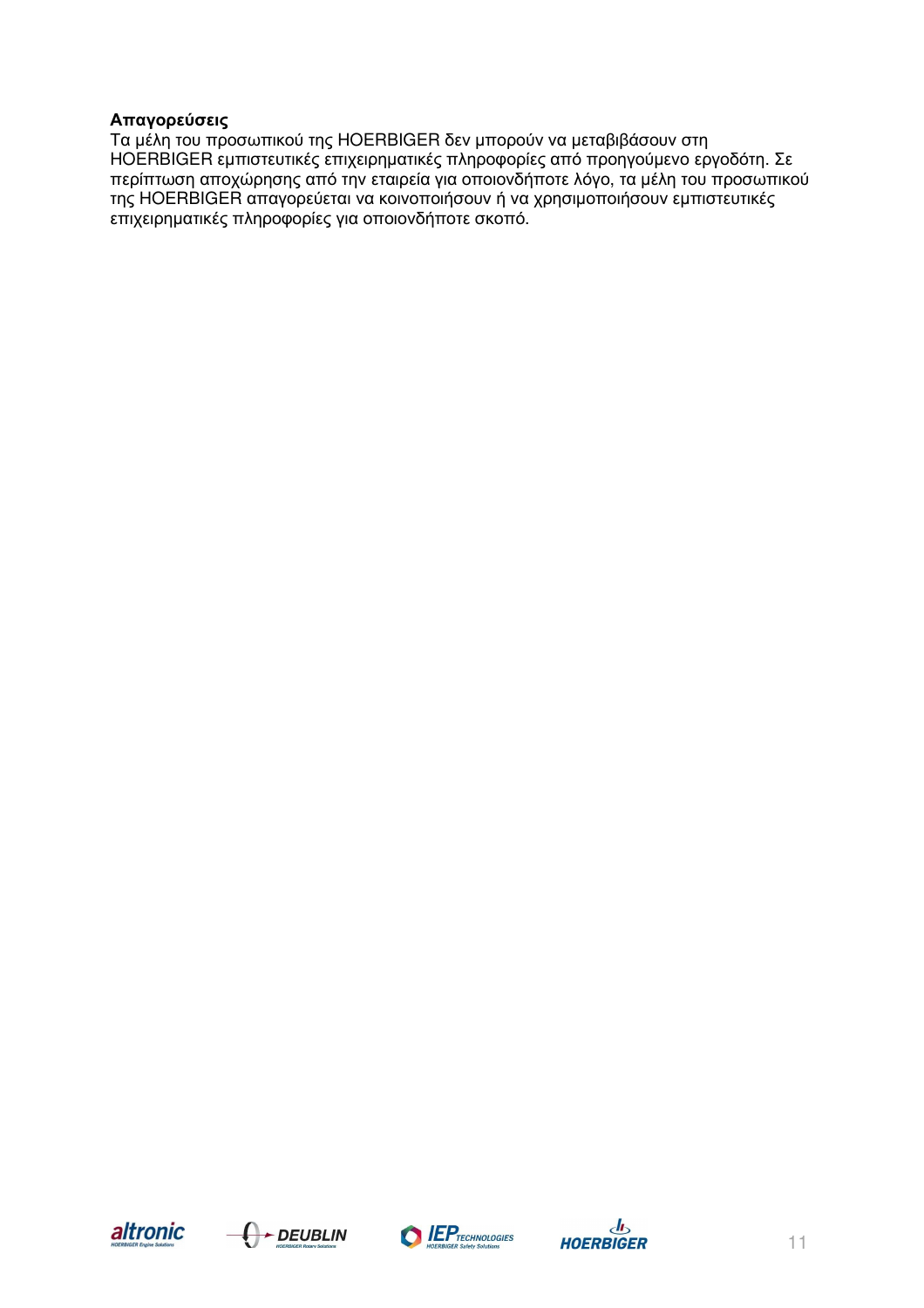# **Titoktartás és Szellemi Tulajdon**

# **Alapelvünk**

Védjük a saját üzleti információkat és a szellemi tulajdonhoz fűződő jogokat.

# **Irányelv**

HOERBIGER védi a szellemi tulajdonjogait és bizalmas üzleti adatait. HOERBIGER megóvja azon szellemi tulajdont is, amelyet ügyfelei és beszállítói rábíztak.

# **Definíció**

A szellemi tulajdon magába foglalja: (1) találmányok, formatervezési minták és védjegyek szabadalmait és (2) irodalmi és művészeti alkotások szerzői jogait.

Bizalmas üzleti információ alatt értünk minden olyan információt, amely kritikus és védett az üzleti vállalkozás számára. Az ilyen információk közzététele illetéktelen személyek számára, súlyosan károsíthatják a HOERBIGER versenyhelyzetét. A bizalmas üzleti információk magukban foglalják többek között a vállalati stratégiákat, pénzügyi információkat, vevői- vagy beszállítói listákat, árlistákat, a gyártási folyamatokkal és költségekkel kapcsolatos információkat, kutatást és fejlesztést, valamint egyéb műszaki információkat.

# **Végrehajtás**

A HOERBIGER vállalatok különböző lépéseket tesznek a szellemi tulajdon és a bizalmas üzleti információk védelme érdekében. Ez általában olyan eljárásokat és biztosítékokat foglal magába, amelyek révén az ilyen információkat a HOERBIGER Munkatársai számára csak need-to-know alapján bocsátják rendelkezésre.

A bizalmas üzleti információkat harmadik feleknek csak meghatározott üzleti tranzakció során szabad átadni, a titoktartási megállapodás(ok) aláírásával és a menedzsment jóváhagyásával.

A HOERBIGER vállalatok csak megfelelő szerződésekkel vásárolhatnak kutatási és fejlesztési vagy egyéb mérnöki szolgáltatásokat. Ezek a szerződések tartalmazzák a műszaki információk nyilvánosságra hozatalára és felhasználására vonatkozó záradékot, valamint a munka során készített találmányok tulajdonjogát.

A HOERBIGER kutatási és fejlesztési osztályai adekvát kutatást végeznek annak érdekében, hogy a fejlesztések ne sértsék a harmadik fél szellemi tulajdonjogait.

A szabadalmi ügyvédekkel és kormányzati szabadalmi hivatalokkal folytatott kommunikációnak meg kell felelnie a magas biztonsági előírásoknak.

A HOERBIGER vállalatok azonos óvintézkedéseket tesznek, ha bizalmas üzleti információkat kapnak az üzleti partnerektől.

# **Tilalmak**

A HOERBIGER Munkatársai nem hozhatnak bizalmas üzleti információkat korábbi munkáltatóktól a vállalat felé. Ha bármilyen okból kifolyólag kilép a HOERBIGER vállalatból, a későbbiekben tilos bármilyen bizalmas üzleti információt felfedni vagy felhasználni.







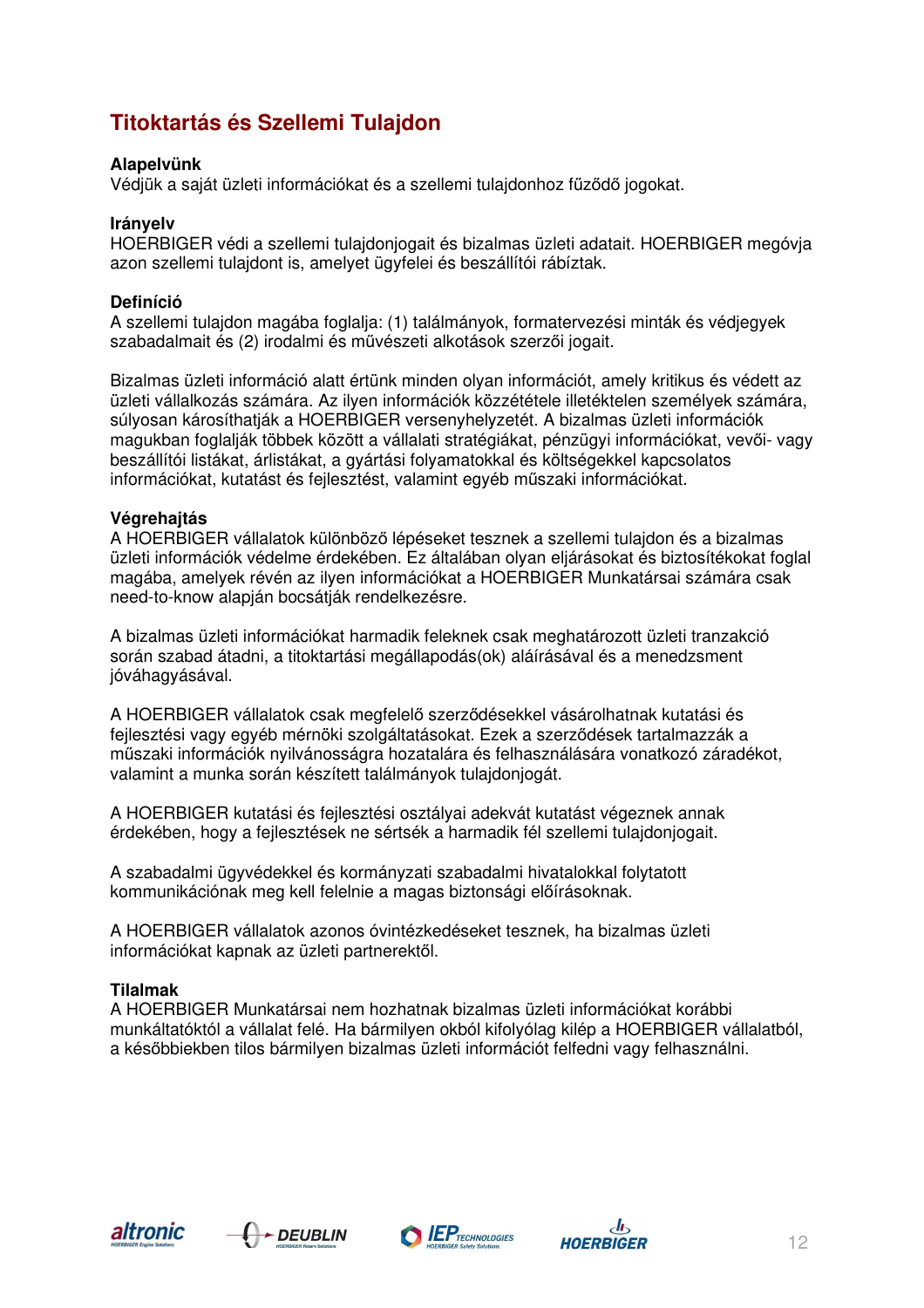# **Riservatezza e proprietà intellettuale**

#### **Il nostro principio**

Proteggiamo le informazioni commerciali proprietarie e i diritti di proprietà intellettuale.

#### **Politica**

HOERBIGER protegge i suoi diritti di proprietà intellettuale e le informazioni commerciali riservate. HOERBIGER tutela inoltre la proprietà intellettuale affidata all'azienda dai propri clienti e fornitori.

#### **Definizione**

La proprietà intellettuale comprende: (1) brevetti per invenzioni, design e marchi e (2) copyright per opere letterarie e artistiche.

Le informazioni commerciali riservate sono tutte le informazioni fondamentali e proprietarie per l'azienda. La divulgazione di tali informazioni a persone non autorizzate può danneggiare la posizione competitiva di HOERBIGER. Le informazioni commerciali riservate includono, a titolo esemplificativo, strategie aziendali, informazioni finanziarie, elenchi di clienti o fornitori, listini prezzi, informazioni relative a processi e costi di produzione, ricerca e sviluppo e altre informazioni tecniche.

#### **Implementazione**

Le aziende di HOERBIGER Group adotteranno misure per proteggere la proprietà intellettuale e le informazioni commerciali riservate. Ciò includerà di norma procedure e tutele per rendere tali informazioni disponibili al Personale di HOERBIGER solo in caso di necessità.

Le informazioni commerciali riservate devono essere divulgate a terze parti solo nel corso di una transazione commerciale definita, subordinatamente ad accordi di riservatezza e con l'approvazione della direzione.

Le aziende di HOERBIGER Group acquisteranno servizi di ricerca e sviluppo o altri servizi di ingegneria solo con contratti appropriati. Tali contratti includeranno clausole riguardanti la divulgazione e l'uso di informazioni tecniche, nonché la proprietà di eventuali invenzioni realizzate nel corso del lavoro.

I reparti di HOERBIGER che si occupano di ricerca e sviluppo eseguiranno ricerche appropriate per garantire che gli sviluppi non violino i diritti di proprietà intellettuale di terzi.

I metodi di comunicazione con avvocati specializzati in brevetti e uffici brevetti del governo saranno conformi a standard di sicurezza elevati.

Le aziende di HOERBIGER Group adotteranno le stesse precauzioni quando ricevono informazioni commerciali riservate da partner commerciali.

#### **Divieti**

Il Personale di HOERBIGER non deve traferire informazioni commerciali riservate da un precedente datore di lavoro a HOERBIGER. Dopo aver lasciato l'azienda per qualsiasi motivo, al Personale di HOERBIGER è fatto divieto di divulgare o utilizzare informazioni commerciali riservate per qualsiasi scopo.







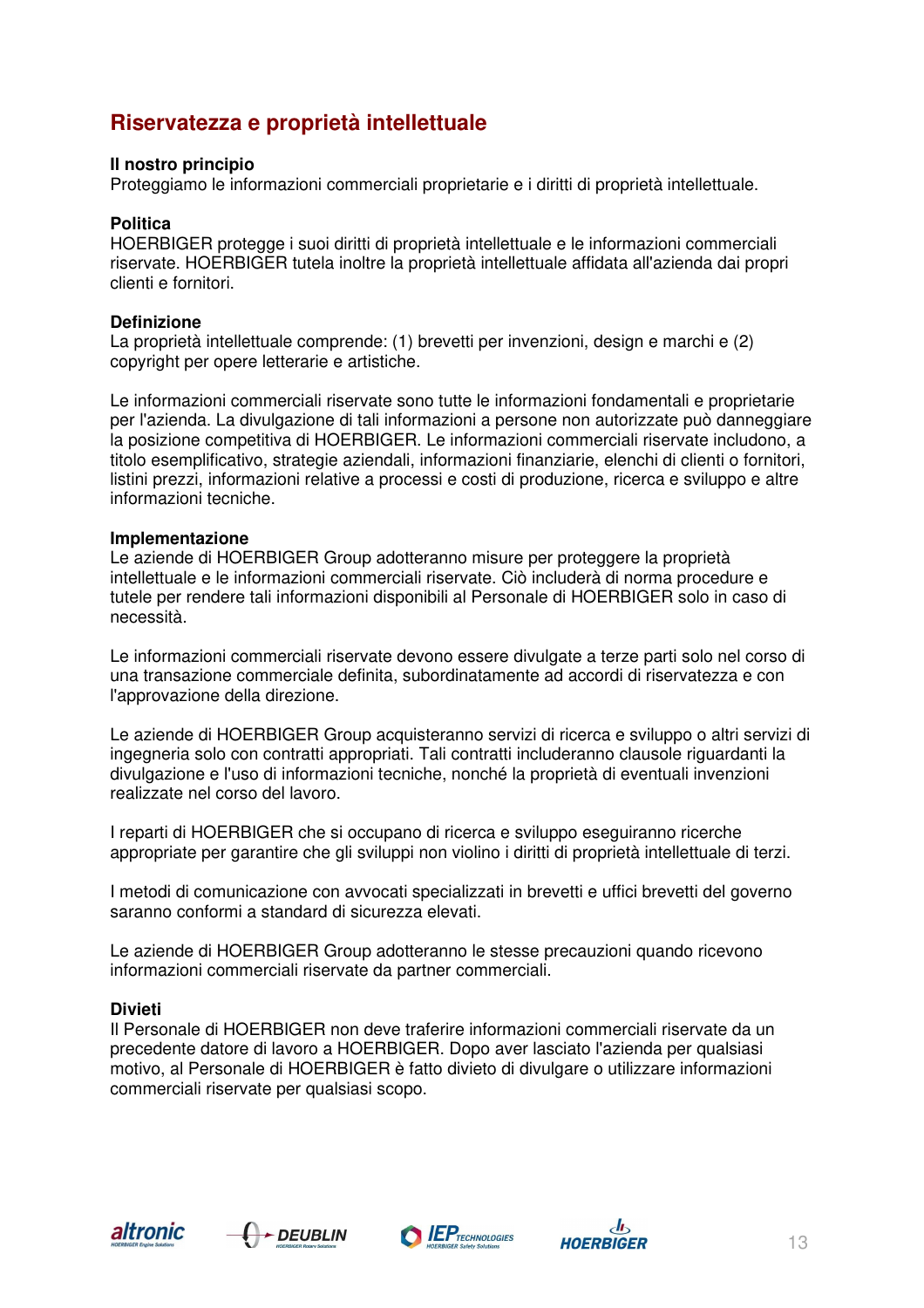# 機密保持ならびに知的所有権

#### **弊社の原則**

弊社は、業務上の専有情報ならびに知的所有権を保護するものとします。

#### **方針**

HOERBIGER は、企業の知的所有権ならびに業務上の機密情報を保護するものとします。こ れに加えて、HOERBIGER は、その顧客ならびに供給業者等によって当該企業に対して信託 された知的財産を保護するものとします。

#### **定義**

知的財産には、下記の事項が含まれるものとします。すなわち:

- (1)発明に対する特許権、意匠権ならびに登録商標権、更に
- (2)文学作品ならびに芸術作品に対する著作権

業務上の機密情報は、当該事業活動に対して重要であり、専有性を有する全ての情報である ものとします。無許可の個人等に対するかかる情報の開示は、HOERBIGER に関する競合的 な職務上の地位を害する可能性があるものとします。業務上の機密情報には、企業戦略、財 務情報、顧客または供給業者のリスト、価格リスト、製造過程ならびに費用、研究開発に関 連した情報、更に他の技術情報等が含まれるものとしますが、これらに限定されないものと します。

#### **施行**

HOERBIGER の企業等は、知的財産ならびに業務上の機密情報を保護するために措置を講ず るものとします。一般的に、これには、認識する必要性に関する原則に基づいて、かかる情 報を HOERBIGER の職員に対して利用可能にさせることを目的とした手続きならびに安全 措置等が含まれるものとします。

業務上の機密情報は、定義された業務上の商取引の過程において、更に機密保持契約に従 い、および経営管理側の承認を伴う場合に限り、第 3 者等に対して開示されるに過ぎないも のとします。

HOERBIGER の企業等は、適切な契約を伴う場合に限り、研究開発あるいは他のエンジニア リング・サービスを購入するものとします。これらの契約は、専門的な情報の開示ならびに 利用に関する条項のみならず、当該業務の過程において作成された何らかの発明の所有権に 関する条項を含むものとします。

HOERBIGER の研究開発部門は、開発等が第 3 者の知的所有権を侵害しないように確保する ために、適切な研究を実施するものとします。







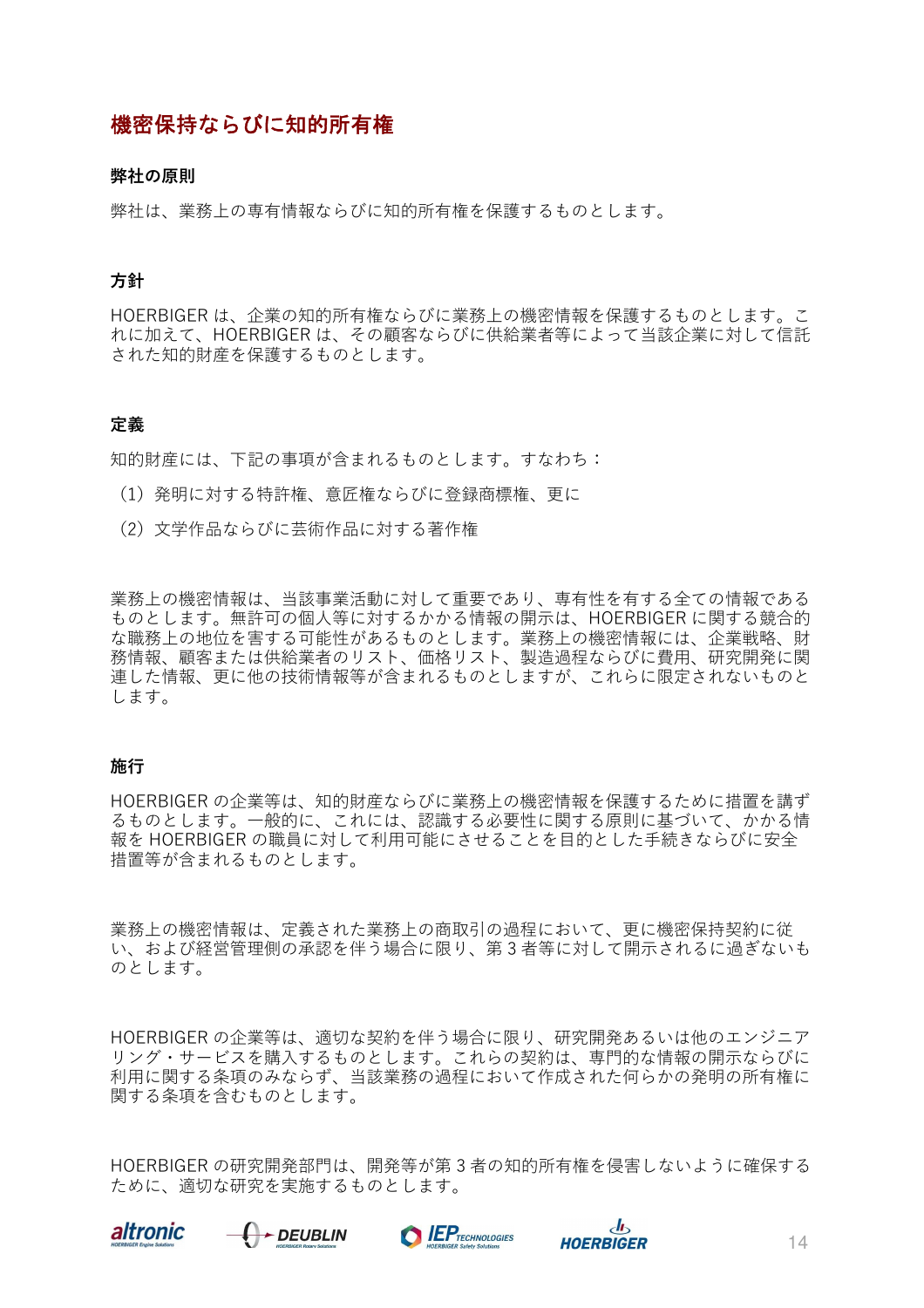特許専門の弁護士ならびに政府の特許局に対する連絡方法は、安全性の高い基準に従うもの とします。

HOERBIGER の企業等は、かかる企業等がビジネス・パートナー等から業務上の機密情報を 受領する際、同等の予防措置を講ずるものとします。

#### **禁止条項**

HOERBIGER の職員は、以前の雇用主から HOERBIGER に対して業務上の機密情報を提供 してはならないものとします。何らかの理由のために当該企業から退職する時点において、 HOERBIGER の職員は、いかなる目的であっても、業務上の機密情報の開示あるいは利用を 禁止されるものとします。







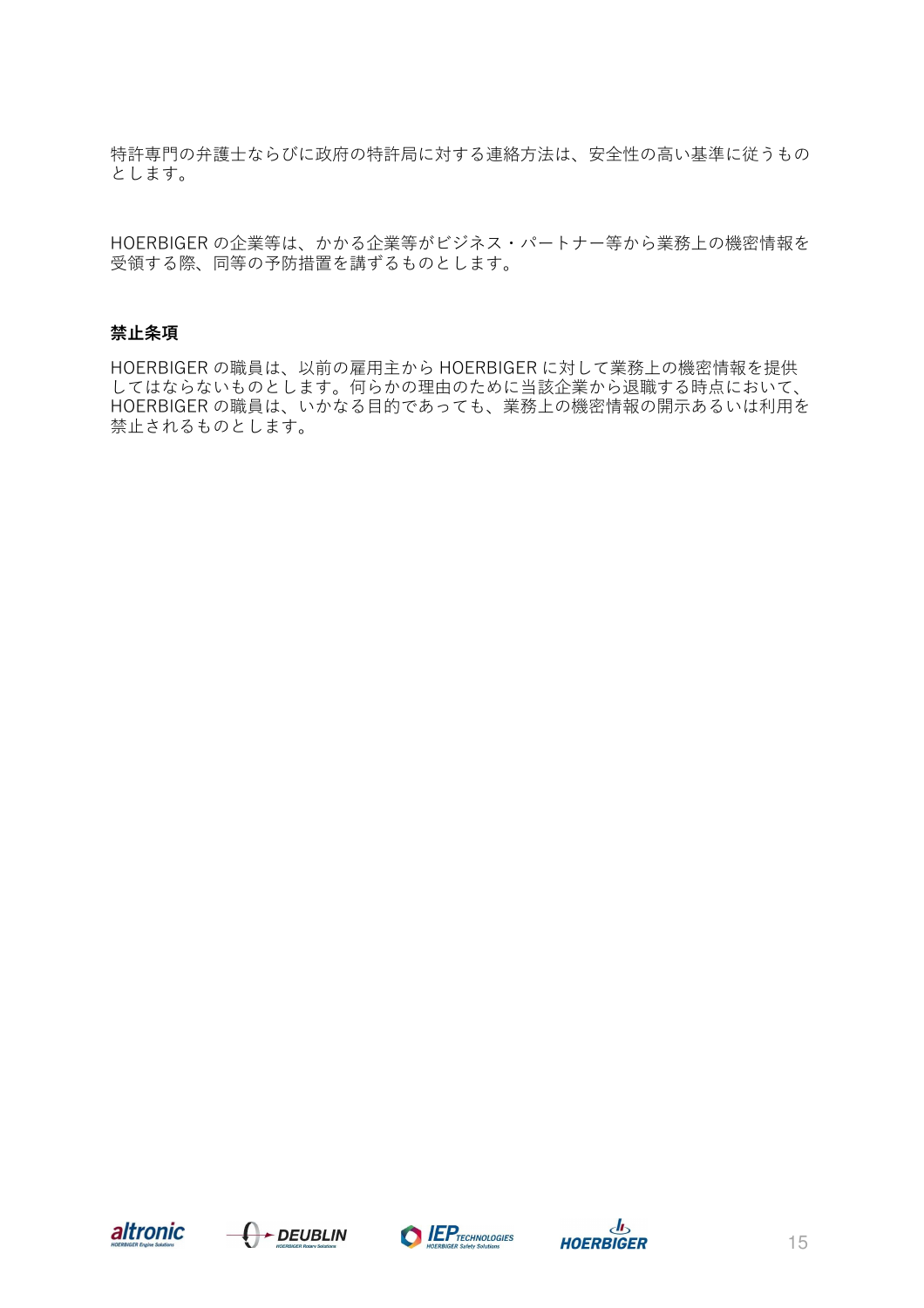# 기밀 유지 및 지적재산권

#### 우리의 원칙

독점적 비즈니스 정보 및 지적재산권을 보호합니다.

#### 정책

HOERBIGER 는 지적재산권 및 기밀 비즈니스 정보를 보호합니다. HOERBIGER 는 또한 고객 및 공급업체가 당사에 위임한 지적재산권을 보호합니다.

#### 정의

지적재산권: (1) 발명, 디자인, 상표의 특허권 및 (2) 문학 및 예술 작품의 저작권.

기밀 비즈니스 정보는 비즈니스 및 소유권에 중요한 모든 정보입니다. 비승인자에게 해당 정보를 공개하면 HOERBIGER 의 경쟁력에 손해를 입힐 수 있습니다. 기밀 비즈니스 정보에는 회사 전략, 재무 정보, 고객 또는 공급업체 목록, 가격 목록, 제조 공정 및 비용과 관련된 정보, 연구 및 개발, 기타 기술 정보가 포함되지만 이에 국한되지는 않습니다.

### 구현

HOERBIGER 계열사는 지적재산권 및 기밀 비즈니스 정보를 보호하기 위한 조치를 취해야 합니다. 이러한 조치에는 일반적으로 알아야 할 필요성이 있는 HOERBIGER 직원에게만 해당 정보를 제공하는 절차 및 보호 조치가 포함됩니다.

기밀 비즈니스 정보는 정의된 비즈니스 거래 과정 중, 기밀 유지 계약에 따라, 관리자의 승인 거친 후에만 제 3 자에게 공개되어야 합니다.

HOERBIGER 계열사는 적절한 계약을 체결한 후에만 연구 및 개발 결과를 구매하고, 기타 엔지니어링 서비스를 받아야 합니다. 이러한 계약에는 기술 정보의 공개 및 사용, 업무 과정 중 생성된 발명의 소유권과 관련된 조항이 포함되어야 합니다.

HOERBIGER 연구 개발 부서는 개발 결과가 제 3 자의 지적재산권을 침해하지 않도록 적절하게 연구를 수행해야 합니다.

변리사 및 특허청 직원과 의사 소통할 때 매우 높은 수준의 보안 조치를 적용해야 합니다.

HOERBIGER 계열사는 비즈니스 파트너로부터 기밀 비즈니스 정보를 받을 때 동일한 예방 조치를 취해야 합니다.

#### 금지

HOERBIGER 직원은 이전 고용주의 기밀 비즈니스 정보를 HOERBIGER 으로 가져오면 안 됩니다. 퇴사하는 HOERBIGER 직원은 어떤 목적으로도 기밀 비즈니스 정보를 공개하거나 사용할 수 없습니다.







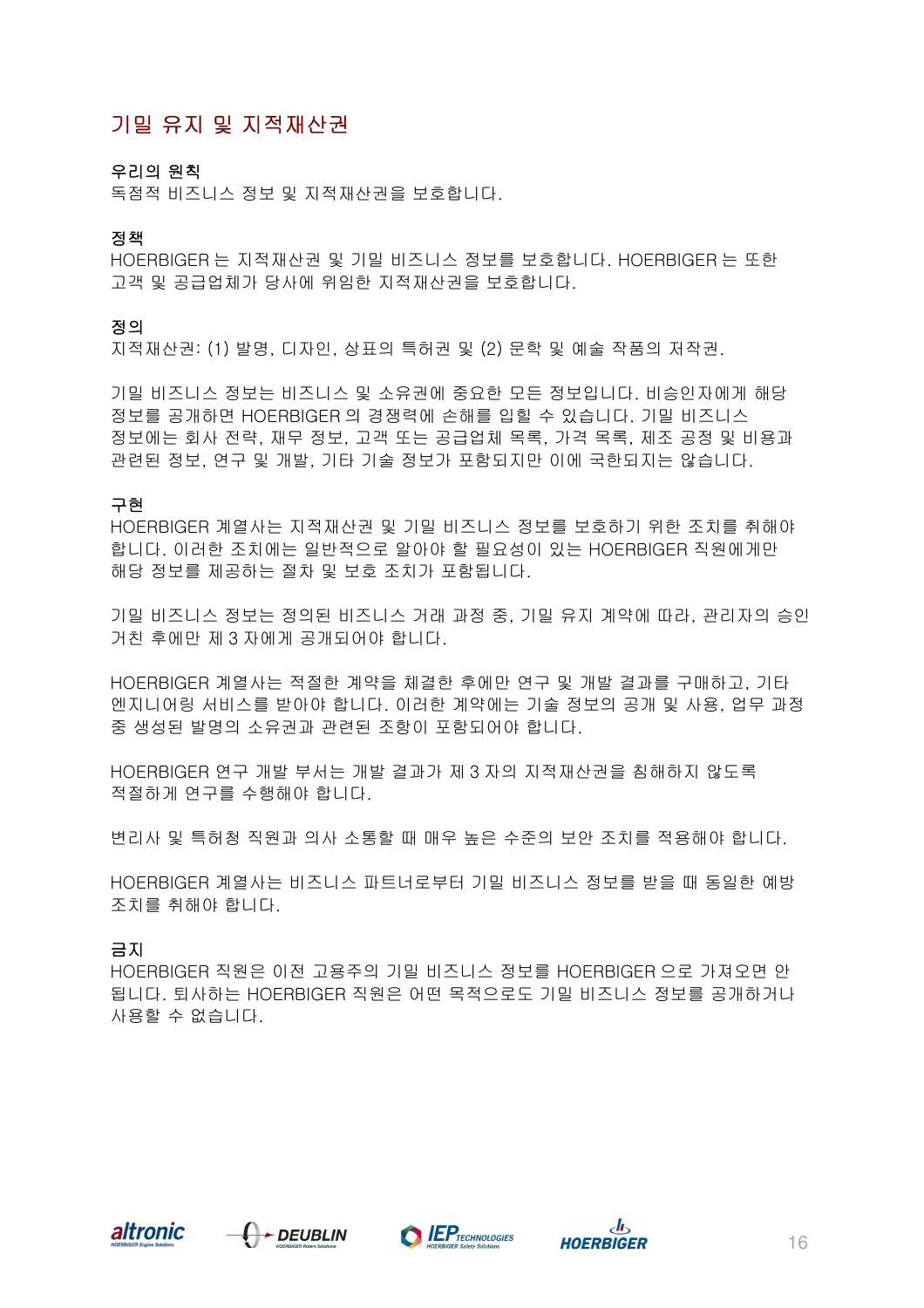# **Kerahsiaan dan Harta Intelek**

#### **Prinsip Kami**

Kami melindungi maklumat perniagaan proprietari dan hak harta intelek.

#### **Dasar**

HOERBIGER melindungi hak harta intelek dan maklumat perniagaan sulit. HOERBIGER juga melindungi harta intelek yang diamanahkan kepada syarikat oleh pelanggan dan pembekal.

#### **Takrifan**

Harta intelek termasuk: (1) paten untuk rekaan, reka bentuk dan tanda dagangan dan (2) hak cipta untuk karya sastera dan kesenian.

Maklumat perniagaan sulit adalah semua maklumat yang kritikal dan proprietari kepada perniagaan. Pendedahan maklumat sedemikian kepada orang yang tidak berkenaan boleh merosakkan kedudukan persaingan HOERBIGER. Maklumat perniagaan sulit termasuk, tetapi tidak terhad kepada, strategi syarikat, maklumat kewangan, senarai pelanggan atau pembekal, senarai harga, maklumat yang berkaitan dengan proses dan kos pembuatan, penyelidikan dan pembangunan serta maklumat teknikal lain.

#### **Pelaksanaan**

Syarikat HOERBIGER hendaklah mengambil langkah untuk melindungi harta intelek dan maklumat perniagaan sulit. Ini secara amnya termasuk prosedur dan perlindungan untuk menyediakan maklumat sedemikian kepada Kakitangan HOERBIGER sahaja atas dasar yang perlu diketahui.

Maklumat perniagaan sulit hendaklah didedahkan kepada pihak ketiga hanya dalam urus niaga perniagaan yang ditentukan, tertakluk kepada perjanjian kerahsiaan dan dengan kelulusan pengurusan.

Syarikat HOERBIGER hendaklah membeli penyelidikan dan pembangunan atau perkhidmatan kejuruteraan lain sahaja dengan kontrak yang sewajarnya. Kontrak ini hendaklah termasuk klausa berkenaan pendedahan dan penggunaan maklumat teknikal, serta pemilikan apa-apa rekaan yang dibuat semasa menjalankan kerja.

Jabatan penyelidikan dan pembangunan HOERBIGER hendaklah melaksanakan penyelidikan yang sewajarnya untuk memastikan bahawa pembangunan tidak melanggar hak harta intelek pihak ketiga.

Kaedah komunikasi dengan peguam paten dan pejabat paten kerajaan hendaklah akur kepada piawaian keselamatan yang tinggi.

Syarikat HOERBIGER hendaklah mengambil langkah berjaga-jaga yang sama apabila mereka menerima maklumat perniagaan sulit daripada rakan niaga perniagaan.

#### **Larangan**

Kakitangan HOERBIGER tidak boleh membawa maklumat perniagaan sulit daripada majikan terdahulu kepada HOERBIGER. Apabila meninggalkan syarikat atas apa-apa alasan, Kakitangan HOERBIGER dilarang daripada mendedahkan atau menggunakan maklumat perniagaan sulit untuk apa-apa tujuan.







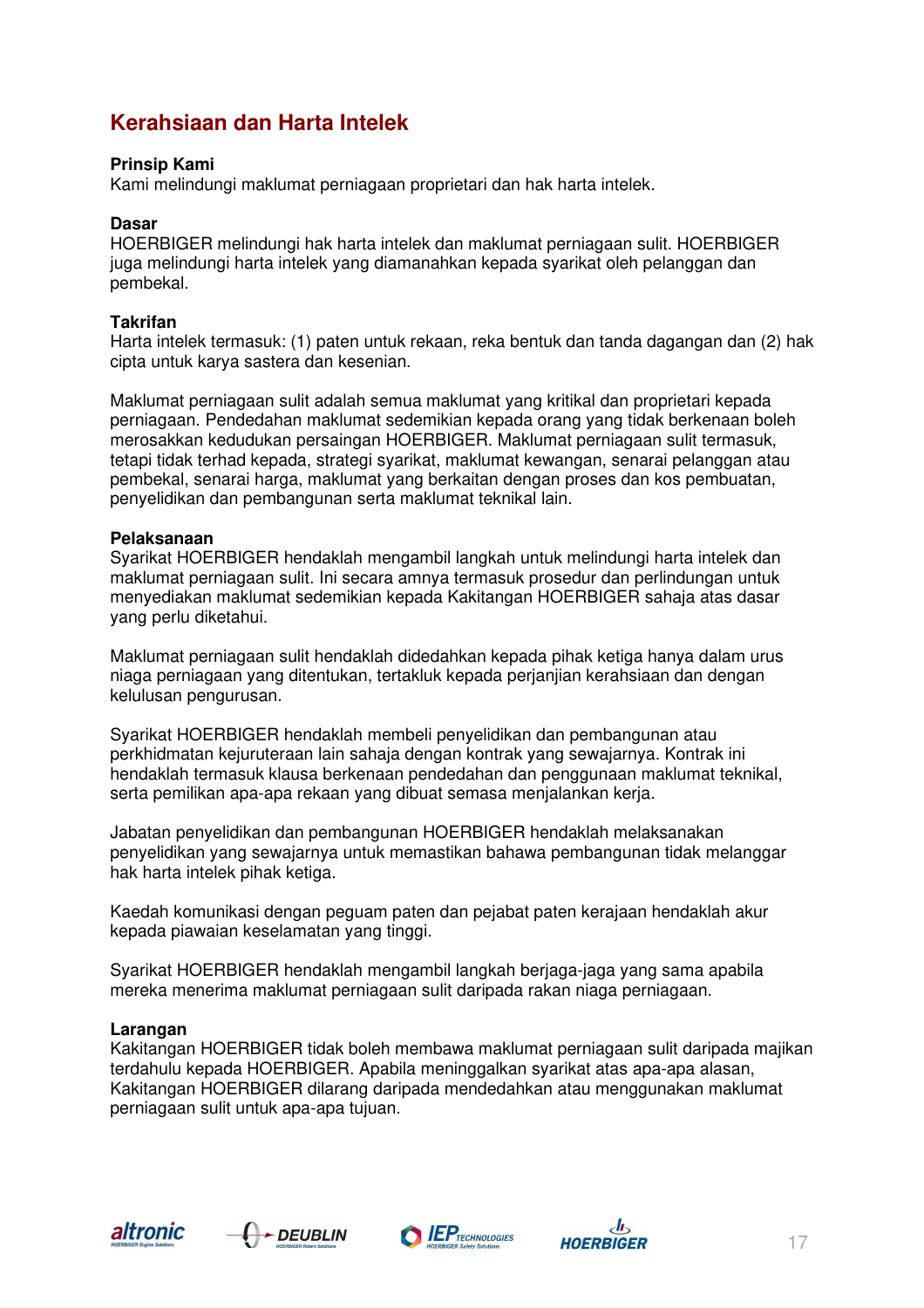# **Konfidensialitet og åndsverk**

#### **Våre prinsipper**

Vi beskytter patentbeskyttet bedriftsinformasjon og rettigheter for åndsverk.

#### **Retningslinjer**

HOERBIGER beskytter sine åndsverksrettigheter og konfidensielle bedriftsinformasjon. HOERBIGER beskytter også åndsverk overdratt til selskapet av sine kunder og leverandører.

### **Definisjon**

Åndsverk omfatter: (1) patenter for oppfinnelser, design og varemerker og (2) opphavsrett for litterære og artistiske verk.

Konfidensiell bedriftsinformasjon er all informasjon som er kritisk og patentbeskyttet for virksomheten. Avsløring av slik informasjon til uautoriserte personer kan skade den konkurransedyktige posisjonen til HOERBIGER. Konfidensiell bedriftsinformasjon omfatter, men er ikke begrenset til, virksomhetsstrategier, finansiell informasjon, kunde- eller leverandørlister, prisettingslister, informasjon som angår produksjonsprosesser og kostnader, forskning og utvikling og annen teknisk informasjon.

#### **Implementering**

HOERBIGERs selskap skal innføre tiltak for å beskytte åndsverk og konfidensiell virksomhetsinformasjon. Dette inkluderer generelt sett prosedyrer og sikkerhetsordninger for å gjøre slik informasjon tilgjengelig for HOERBIGER-ansatte på et grunnlag de kun trenger å vite.

Konfidensiell bedriftsinformasjon skal kun oppgis tredjeparter i løpet av en definert bedriftstransaksjon, underlagt konfidensielle avtaler og med godkjennelse fra ledelsen.

HOERBIGERs selskap skal kjøpe forskning og utvikling eller andre ingeniørtjenester kun med egnede kontrakter. Disse kontraktene skal inkludere klausuler angående avsløringen og bruken av teknisk informasjon, samt eierskapet til enhver oppfinnelse gjort i løpet av arbeidet.

HOERBIGERs avdelinger for forskning og utvikling skal utføre egnet forskning for å forsikre at utviklinger ikke krenker tredjeparts åndsverk.

Kommunikasjonsmetoder med patentagent og offentlige patentbyråer skal rette seg etter høye sikkerhetsstandarder.

HOERBIGERs selskap skal ta like forholdsregler når de mottar konfidensiell bedriftsinformasjon fra forretningspartnere.

## **Forbud**

HOERBIGERs ansatte skal ikke bringe konfidensiell bedriftsinformasjon fra en tidligere ansatte til HOERBIGER. Ved oppsigelse i selskapet (uansett grunn), er det forbudt for ansatte i HOERBIGER å avsløre eller bruke konfidensiell bedriftsinformasjon (uansett formål).







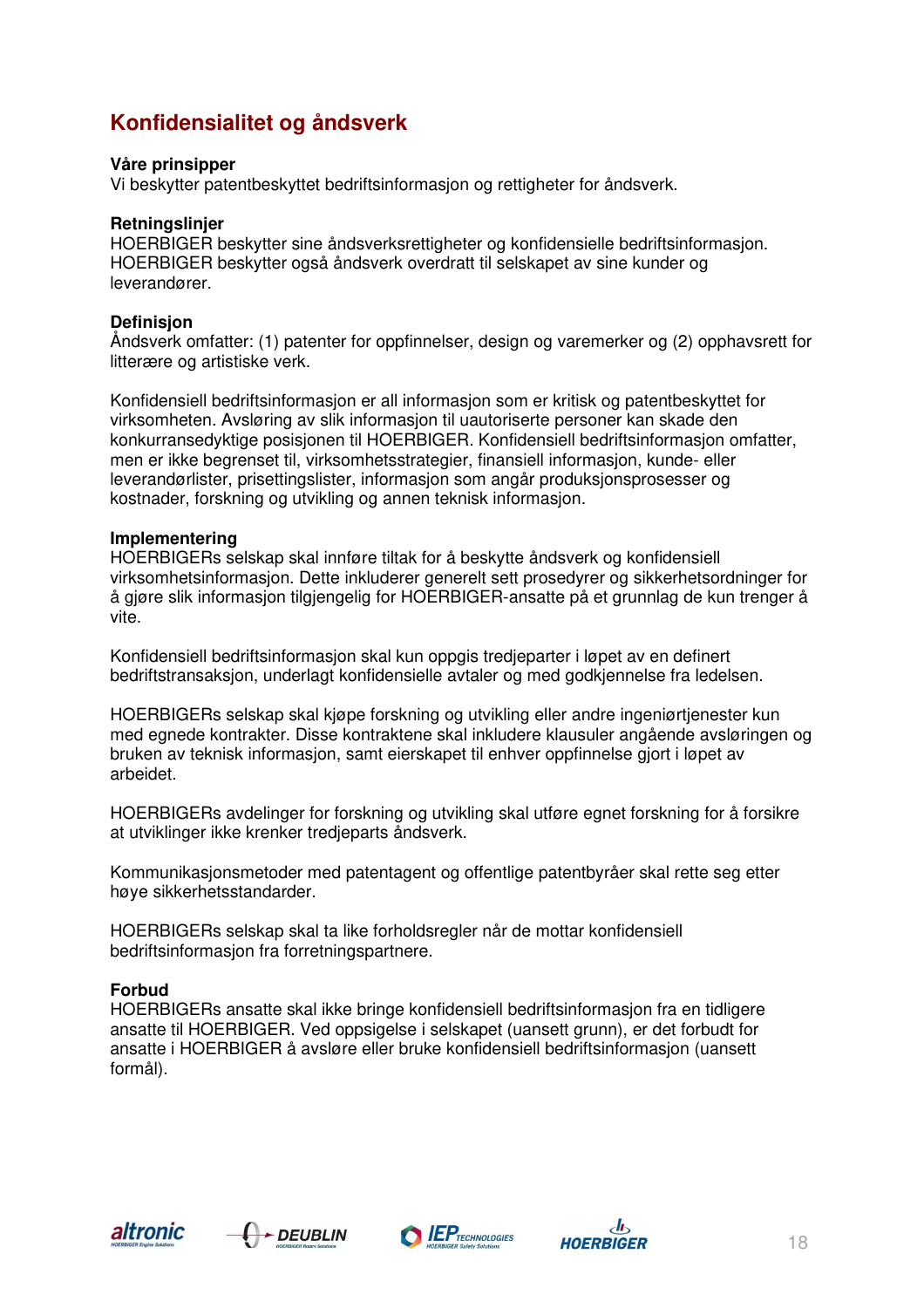# **Poufność i własność intelektualna**

#### **Nasza zasada**

Chronimy zastrzeżone informacje biznesowe i prawa własności intelektualnej.

#### **Polityka**

HOERBIGER chroni swoje prawa własności intelektualnej i poufne informacje biznesowe. HOERBIGER chroni również własność intelektualną powierzoną firmie przez jej klientów i dostawców.

#### **Definicja**

Własność intelektualna obejmuje: (1) patenty na wynalazki, projekty i znaki towarowe oraz (2) prawa autorskie do dzieł literackich i artystycznych.

Poufne informacje biznesowe to wszystkie informacje, które są krytyczne i stanowią własność firmy. Ujawnienie takich informacji osobom nieupoważnionym może zaszkodzić pozycji konkurencyjnej firmy HOERBIGER. Poufne informacje biznesowe obejmują między innymi strategie firmy, informacje finansowe, listy klientów lub dostawców, cenniki, informacje związane z procesami i kosztami produkcji, badania i rozwój oraz inne informacje techniczne.

#### **Realizacja**

Firmy HOERBIGER podejmują działania mające na celu ochronę własności intelektualnej i poufnych informacji handlowych. Obejmuje to z reguły procedury i zabezpieczenia mające na celu udostępnienie tych informacji personelowi HOERBIGER jedynie na zasadzie ograniczonego dostępu.

Poufne informacje handlowe zostaną ujawnione osobom trzecim tylko w ramach określonej transakcji handlowej, z zastrzeżeniem umów o zachowaniu poufności i za zgodą kierownictwa.

Firmy HOERBIGER będą nabywać prace badawczo-rozwojowe lub inne usługi inżynieryjne tylko w ramach odpowiednich umów. Kontrakty te zawierają klauzule dotyczące ujawniania i wykorzystywania informacji technicznych, jak również własności wszelkich wynalazków dokonanych w trakcie prac.

Działy badań i rozwoju HOERBIGER przeprowadzą odpowiednie badania w celu zapewnienia, że rozwój nie narusza praw własności intelektualnej osób trzecich.

Metody komunikacji z rzecznikami patentowymi i państwowymi urzędami patentowymi muszą odpowiadać wysokim standardom bezpieczeństwa.

Przedsiębiorstwa HOERBIGER zachowują jednakowe środki ostrożności przy otrzymywaniu poufnych informacji handlowych od partnerów handlowych.

## **Zakazy**

HOERBIGER Personel nie może wnosić do HOERBIGER poufnych informacji handlowych od poprzedniego pracodawcy. Po odejściu z firmy z jakiegokolwiek powodu HOERBIGER Personel nie może ujawniać ani wykorzystywać poufnych informacji handlowych w żadnym celu.







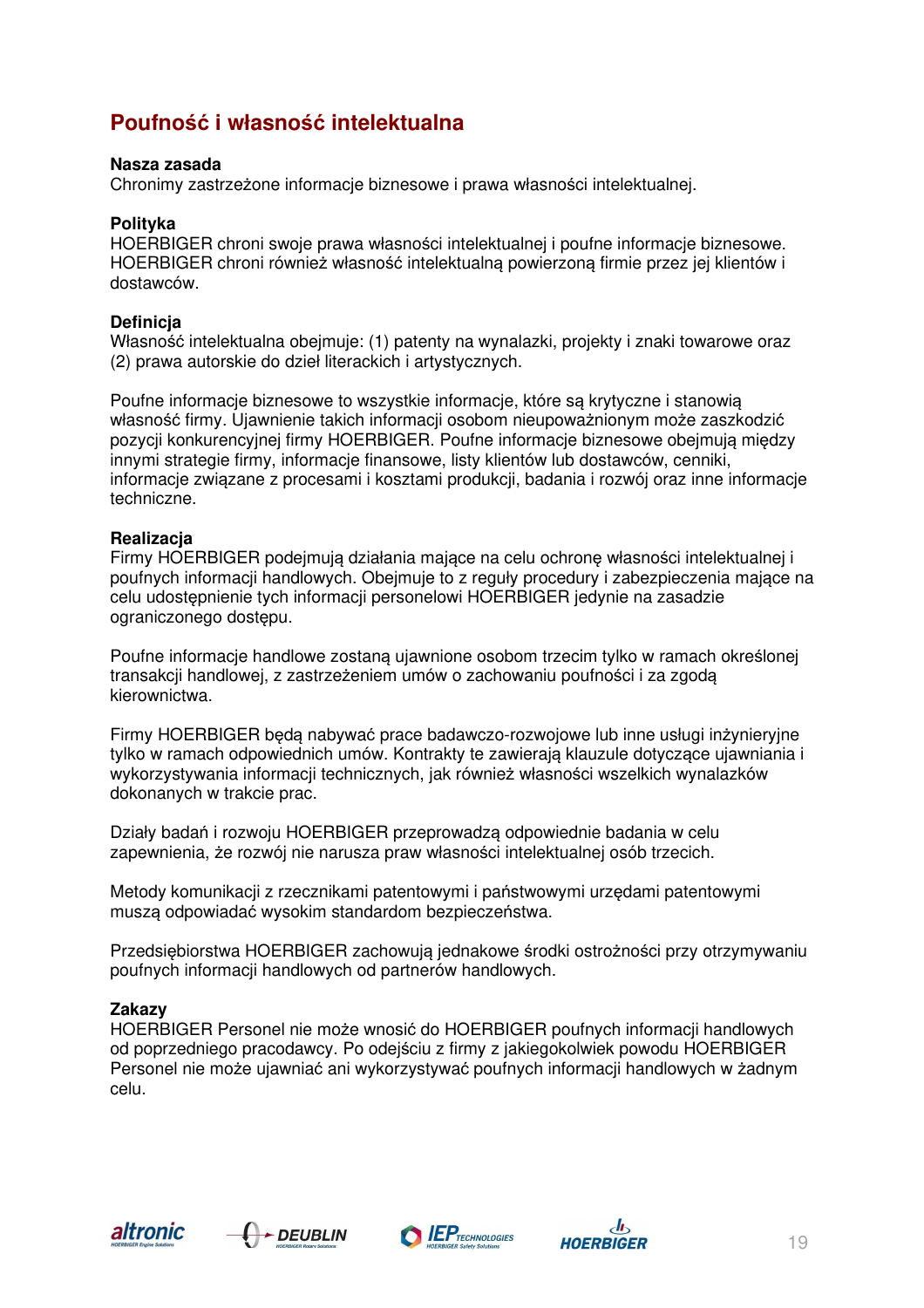# **Confidencialidade e Propriedade Intelectual**

# **Nosso Princípio**

Protegemos informações comerciais proprietárias e direitos de propriedade intelectual.

# **Política**

HOERBIGER protege seus direitos de propriedade intelectual e informações comerciais confidenciais. A HOERBIGER também protege a propriedade intelectual confiada à empresa por seus clientes e fornecedores.

# **Definição**

A propriedade intelectual inclui: (1) patentes para invenções, projetos e marcas registradas e (2) direitos autorais para o trabalho literário e artístico.

Informações confidenciais de negócios são todas as informações que são críticas e proprietárias do negócio. A divulgação dessas informações a pessoas não autorizadas pode prejudicar a posição competitiva da HOERBIGER. Informações confidenciais de negócios incluem, mas não se limitam a, estratégias da empresa, informações financeiras, listas de clientes ou fornecedores, listas de preços, informações relacionadas a processos e custos de fabricação, pesquisa e desenvolvimento e outras informações técnicas.

## **Implementação**

As empresas HOERBIGER devem tomar medidas para proteger a propriedade intelectual e informações comerciais confidenciais. Isso geralmente incluirá procedimentos e salvaguardas para disponibilizar essas informações ao Pessoal da HOERBIGER apenas em uma base de necessidade de saber.

As informações comerciais confidenciais só serão divulgadas a terceiros no curso de uma transação comercial definida, sujeita a acordos de confidencialidade e com aprovação da administração.

As empresas HOERBIGER devem comprar pesquisa e desenvolvimento ou outros serviços de engenharia apenas com contratos apropriados. Estes contratos incluirão cláusulas relativas à divulgação e utilização de informações técnicas, bem como a propriedade de quaisquer invenções feitas no curso da obra.

Os departamentos de pesquisa e desenvolvimento da HOERBIGER devem realizar pesquisas apropriadas para garantir que os desenvolvimentos não infrinjam os direitos de propriedade intelectual de terceiros.

Métodos de comunicação com advogados de patentes e escritórios de patentes do governo estarão em conformidade com altos padrões de segurança.

As empresas HOERBIGER devem tomar as mesmas precauções quando receberem informações comerciais confidenciais de parceiros de negócios.

# **Proibições**

O Pessoal da HOERBIGER não deve trazer informações comerciais confidenciais de um empregador anterior para HOERBIGER. Ao deixar a empresa por qualquer motivo, o pessoal da HOERBIGER está proibido de divulgar ou usar informações comerciais confidenciais para qualquer finalidade.







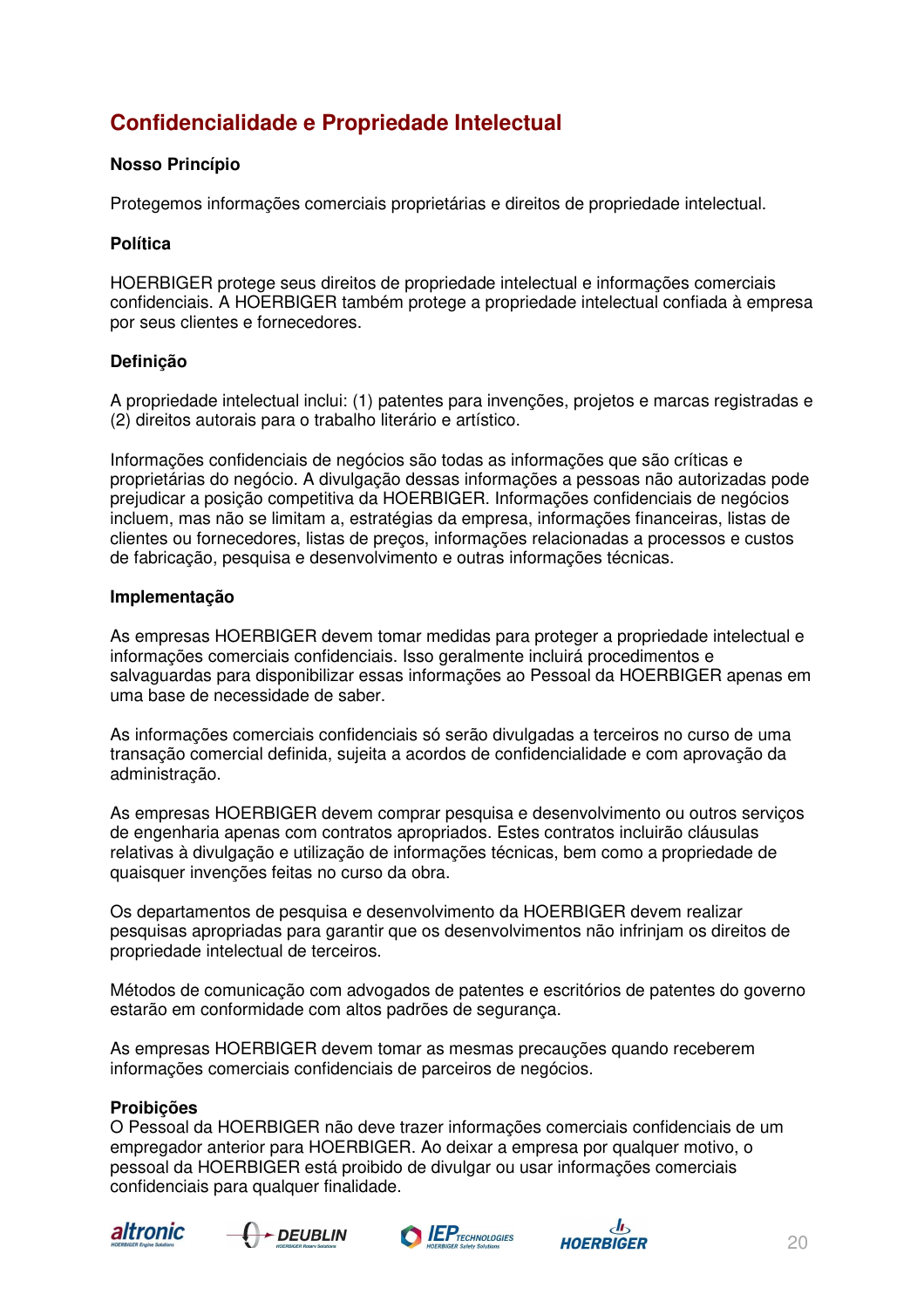# **Конфиденциальность и интеллектуальная собственность**

#### **Наш главный принцип**

Мы защищаем патентованную коммерческую информацию и права интеллектуальной собственности.

#### **Политика**

HOERBIGER защищает свои права интеллектуальной собственности и конфиденциальную деловую информацию. HOERBIGER также обеспечивает сохранность интеллектуальной собственности, полученной компанией от клиентов и поставщиков.

#### **Определение**

К объектам интеллектуальной собственности относятся: (1) патенты на изобретения, промышленные образцы и товарные знаки и (2) авторские права на литературные и художественные произведения.

Конфиденциальной деловой информацией считается вся информация, принадлежащая предприятию и имеющая жизненно важное значение для его деятельности. Раскрытие такой информации несанкционированным лицам может нанести вред конкурентоспособности HOERBIGER. Конфиденциальная деловая информация включает, в частности, стратегию компании, финансовую информацию, списки клиентов или поставщиков, прейскуранты, сведения, относящиеся к производственным процессам и затратам, информацию о научных исследованиях и разработках и другую техническую информацию.

#### **Реализация**

Компании HOERBIGER принимают меры к защите интеллектуальной собственности и конфиденциальной деловой информации. Как правило, эти меры включают процедуры и средства защиты, обеспечивающие предоставление такой информации Персоналу HOERBIGER только по принципу служебной необходимости.

Раскрытие конфиденциальной деловой информации третьим лицам должно осуществляться только в рамках конкретной коммерческой сделки, при наличии соглашений о конфиденциальности и с разрешения руководства.

Компании HOERBIGER приобретают результаты научных исследований и разработок или другие инженерные услуги только на основании соответствующих контрактов. В таких контрактах должны содержаться оговорки о раскрытии и использовании технической информации, а также о праве собственности на изобретения, сделанные в ходе работ.

Подразделения научных исследований и разработок HOERBIGER проводят необходимые проверки, чтобы обеспечить отсутствие нарушений прав интеллектуальной собственности третьих лиц в связи с разработками.

Средства связи, используемые для общения с патентными поверенными и работниками государственных патентных ведомств, должны соответствовать высоким стандартам безопасности.

Компании HOERBIGER принимают эквивалентные меры безопасности при получении конфиденциальной деловой информации от своих партнеров по бизнесу.







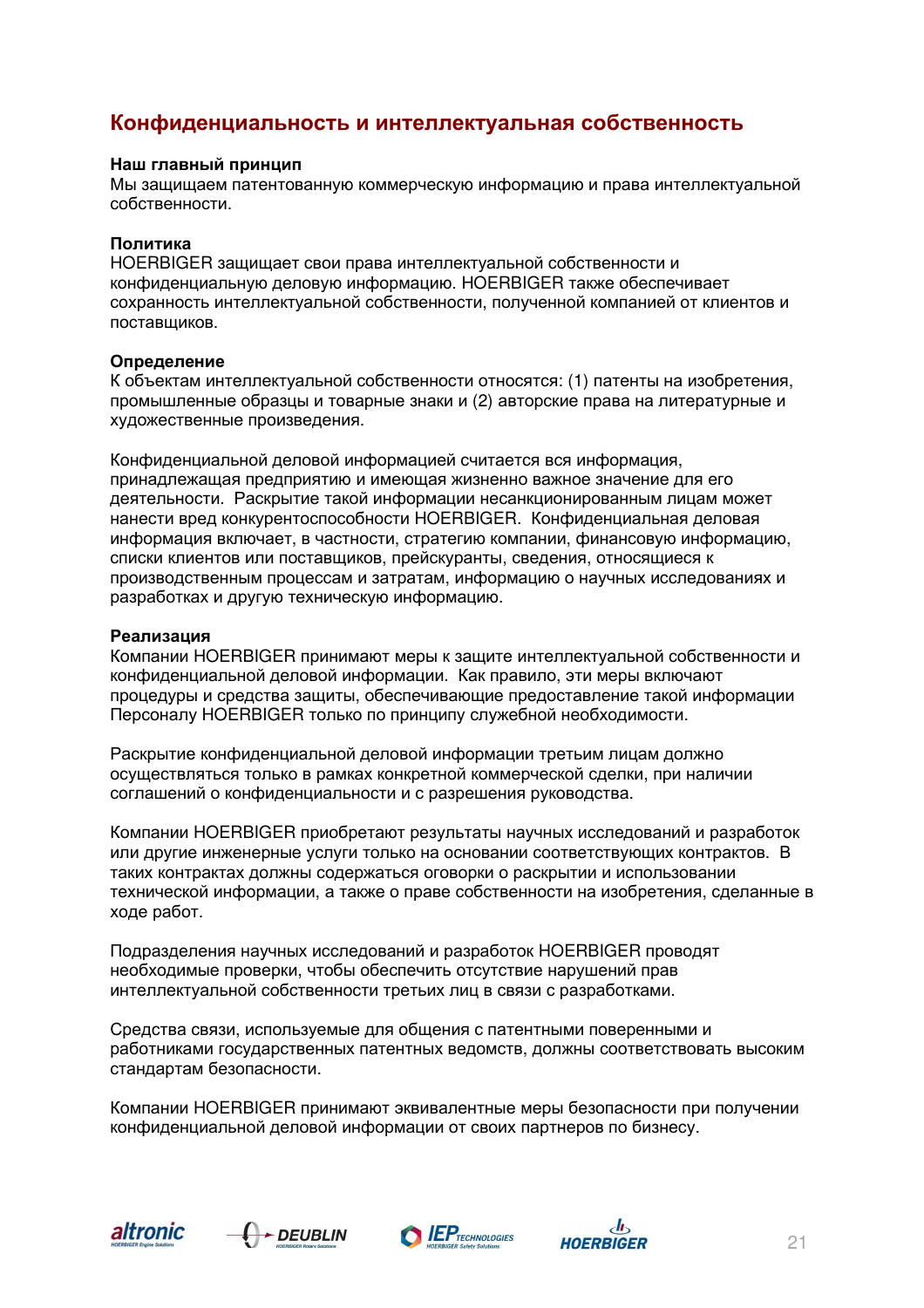# **Запреты**

Персоналу HOERBIGER запрещается передавать HOERBIGER конфиденциальную деловую информацию предыдущего работодателя. При увольнении из компании по любой причине Персонал HOERBIGER не имеет права раскрывать или использовать конфиденциальную деловую информацию для любых целей.







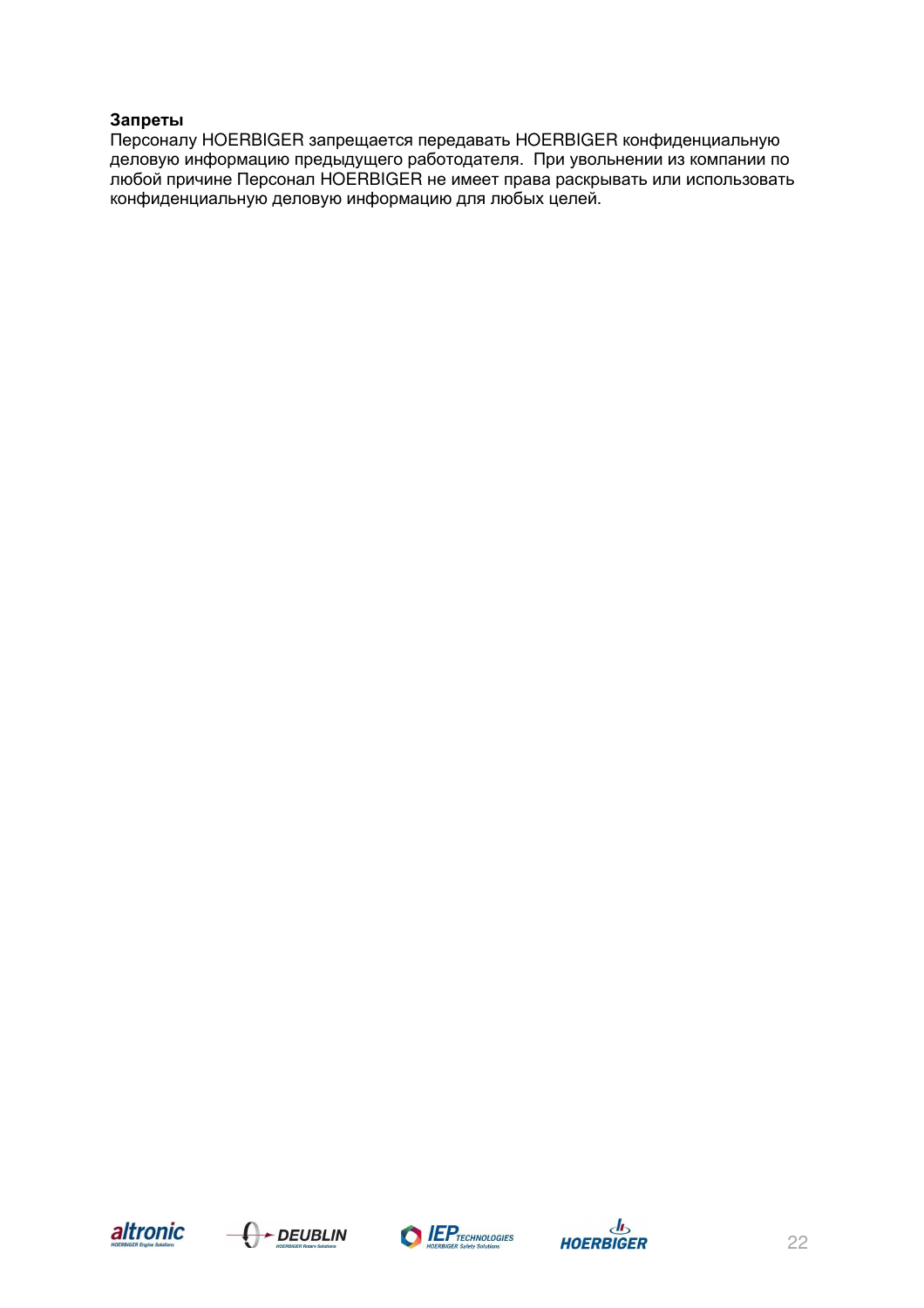# **Confidencialidad y Propiedad Intelectual**

## **Nuestros principios**

Protegemos la información confidencial del negocio y los derechos de propiedad intelectual.

#### **Política**

HOERBIGER protege sus derechos de propiedad intelectual y la información confidencial del negocio. HOERBIGER también salvaguarda la propiedad intelectual confiada a su empresa por sus clientes y proveedores.

#### **Definición**

La propiedad intelectual incluye: (1) patentes de invención, diseños y marcas registradas y (2) derechos de autor de trabajos literarios y artísticos.

La información confidencial del negocio es toda información crítica y propiedad del negocio. La divulgación de dicha información a personas no autorizadas puede dañar la posición competitiva de HOERBIGER. La información confidencial del negocio incluye, entre otras, estrategias de la empresa, información financiera, listas de clientes o proveedores, listas de precios, información relacionada a los procesos y costos de fabricación, investigación y desarrollo y otra información técnica.

#### **Implementación**

Las empresas de HOERBIGER tomarán medidas para proteger la propiedad intelectual y la información confidencial del negocio. Esto generalmente incluirá procedimientos y garantías para que dicha información esté disponible para el Personal de HOERBIGER únicamente sobre una base de "necesidad de saber".

La información confidencial del negocio se revelará a terceros únicamente en el curso de transacción comercial definida, sujeta a acuerdos de confidencialidad y con la aprobación de la gerencia.

Las empresas de HOERBIGER contratarán servicios de investigación y desarrollo u otros servicios de ingeniería únicamente con los contratos apropiados. Estos contratos incluirán cláusulas relacionadas con la divulgación y el uso de información técnica, como también sobre la propiedad de cualquier invención hecha en el curso del trabajo.

Los departamentos de investigación y desarrollo de HOERBIGER llevarán a cabo la investigación apropiada para asegurarse de que los desarrollos no infringen los derechos de propiedad intelectual de terceros.

Los métodos de comunicación con abogados de patentes y las oficinas gubernamentales de patentes se harán de conformidad con los más altos estándares de seguridad.

Las empresas de HOERBIGER tomarán iguales precauciones al recibir información confidencial del negocio de los socios comerciales.

#### **Prohibiciones**

El Personal de HOERBIGER no brindará información confidencial del negocio de un empleador anterior a HOERBIGER. Al abandonar la empresa por cualquier razón, el Personal de HOERBIGER tiene prohibido revelar o utilizar la información del negocio comercial por cualquier motivo.







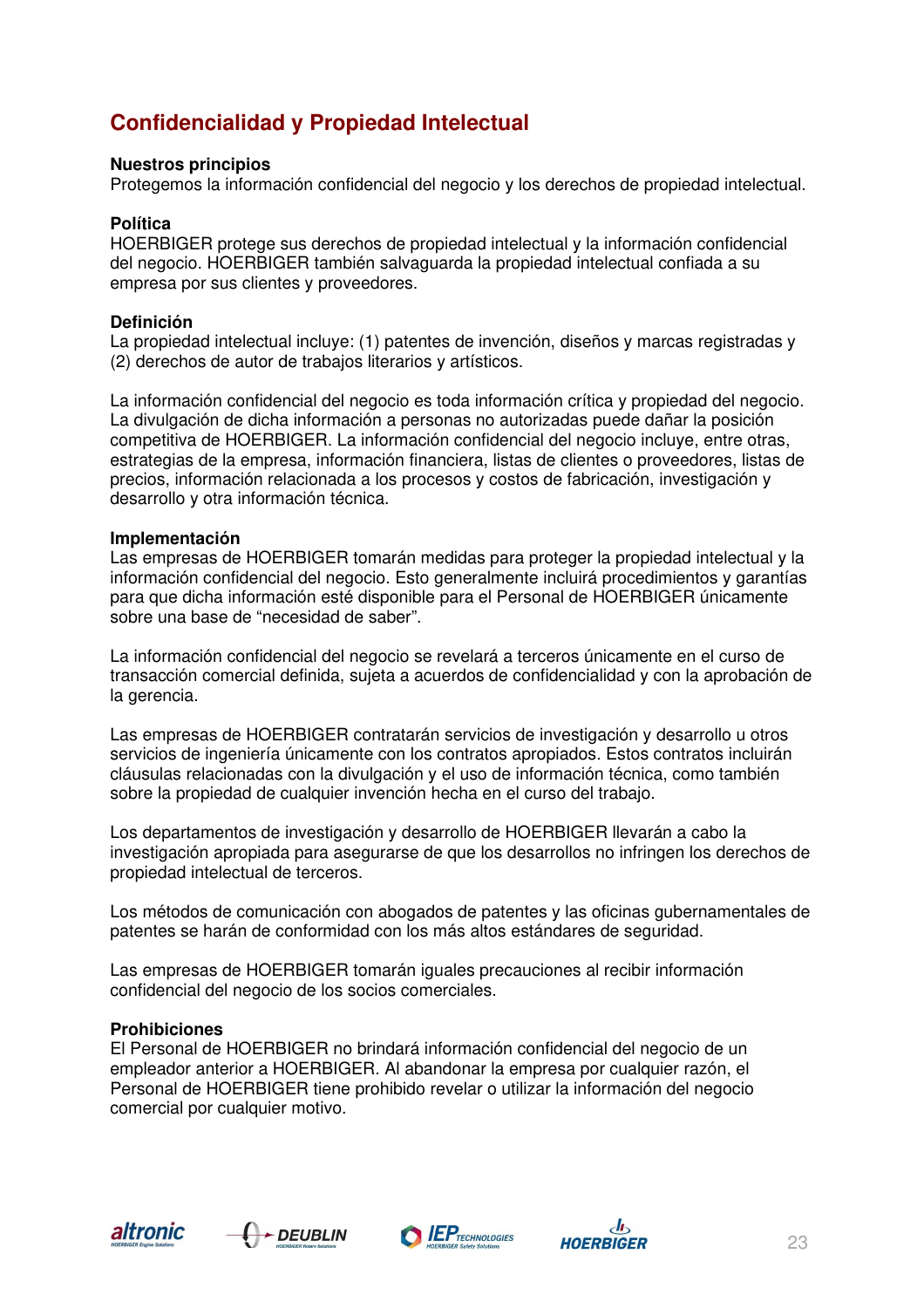# **Sekretess och immateriella rättigheter**

# **Vår princip**

Vi skyddar konfidentiell affärsinformation och immateriella rättigheter.

# **Policy**

HOERBIGER skyddar sina immateriella rättigheter och sin konfidentiella affärsinformation. HOERBIGER skyddar även immateriella rättigheter som dess kunder och leverantörer anförtrott företaget.

# **Definition**

Immateriella rättigheter innefattar: (1) patent för uppfinningar, design och varumärken och (2) upphovsrätt för litterära och konstnärliga verk.

Konfidentiell affärsinformation är all information som är kritisk för verksamheten och som ägs av företaget. Utlämnande av sådan information till obehöriga personer kan skada HOERBIGERs konkurrensmässiga position. Konfidentiell affärsinformation innefattar, men begränsas inte till, företagsstrategier, finansiell information, kund- eller leverantörslistor, prislistor, information rörande tillverkningsprocesser och -kostnader, forskning och utveckling och annan teknisk information.

## **Implementering**

HOERBIGER-företag ska vidta åtgärder för att skydda sina immateriella rättigheter och sin konfidentiella affärsinformation. Detta inkluderar vanligtvis procedurer och säkerställanden för att endast göra sådan information tillgänglig för HOERBIGER-personal på behovsbasis.

Konfidentiell affärsinformation får endast uppges till tredje part under loppet av en definierad affärstransaktion som omfattas av sekretessavtal och efter godkännande från ledningen.

HOERBIGER-företag får endast göra inköp av forskning, utveckling eller andra ingenjörstjänster med lämpliga kontrakt. Dessa kontrakt ska innefatta klausuler gällande röjande och användning av teknisk information, så väl som ägandeskap till alla uppfinningar som gjorts under arbetets gång.

HOERBIGERs forsknings- och utvecklingsavdelningar måste utföra lämplig efterforskning för att försäkra sig om att utvecklingen inte gör intrång i en tredje parts immateriella rättigheter.

Kommunikationsmetoder med patentadvokater och statliga patentverk måste uppfylla höga säkerhetsstandarder.

HOERBIGER-företag ska vidta samma försiktighetsprinciper när de tar emot konfidentiell affärsinformation från affärspartners.

# **Förbud**

HOERBIGER-personal får inte ta med sig konfidentiell företagsinformation från en tidigare arbetsgivare till HOERBIGER. HOERBIGER-personal som av någon anledning lämnar företaget är förbjudna att uppge eller använda konfidentiell företagsinformation oavsett syfte.







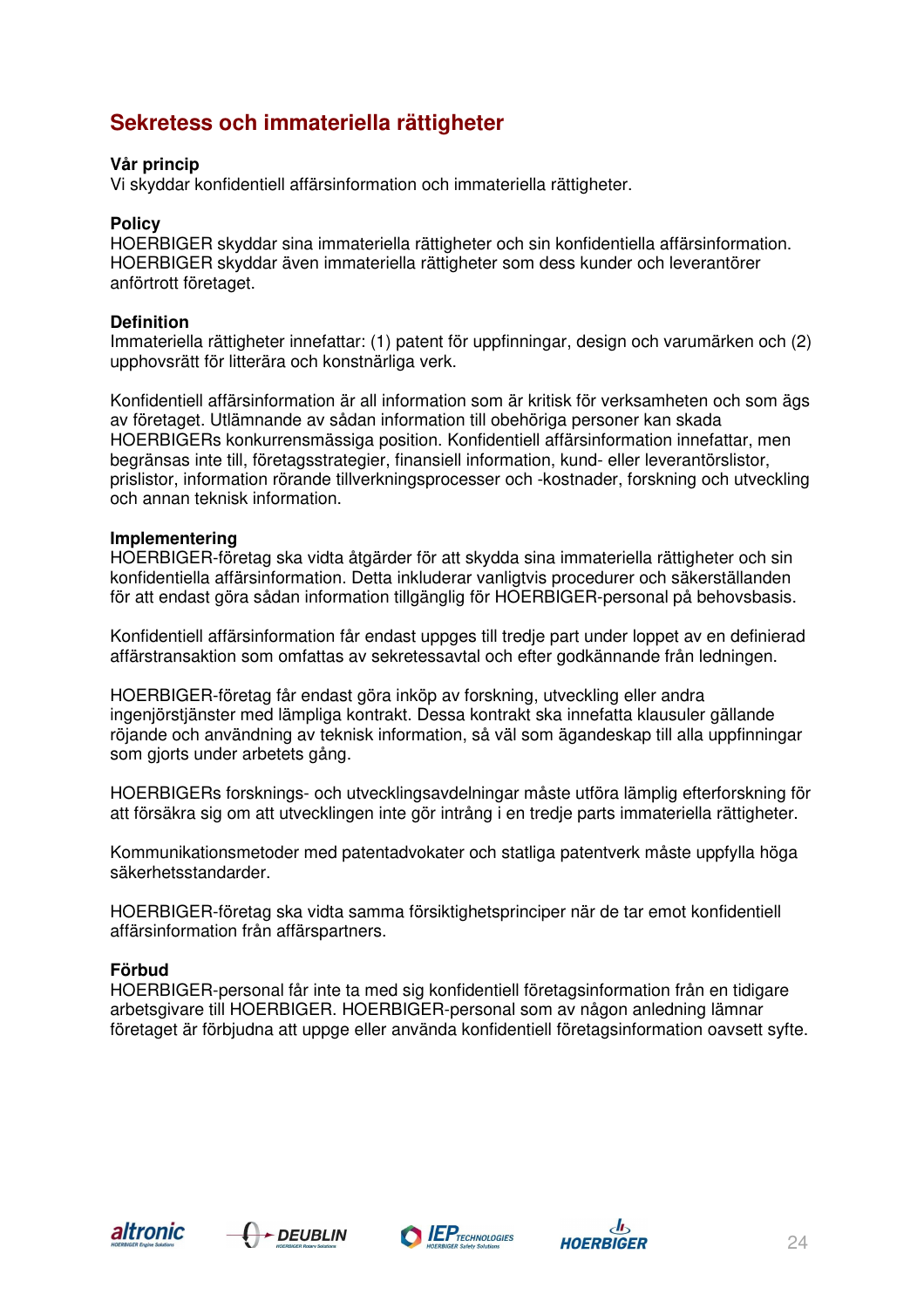# **Gizlilik ve Fikri Mülkiyet**

# **İlkemiz**

Tescilli ticari bilgileri ve fikri mülkiyet haklarını koruruz.

## **Şirket Politikası**

HOERBIGER, fikri mülkiyet haklarını ve gizli ticari bilgilerini korur. HOERBIGER ayrıca müşterileri ve tedarikçileri tarafından şirkete emanet edilen fikri mülkiyeti de koruma altında tutar.

## **Tanım**

Fikri mülkiyet şunları kapsar: (1) buluşlar, tasarımlar ve ticari markalar için patentler ve (2) edebi ve sanatsal çalışmalar için telif hakları.

Gizli iş bilgileri, iş için kritik ve özel olan tüm bilgilerdir. Bu tür bilgilerin yetkisiz kişilere ifşa edilmesi HOERBIGER'in rekabetçi konumuna zarar verebilir. Gizli iş bilgileri, şirket stratejilerini, finansal bilgileri, müşteri veya tedarikçi listelerini, fiyat listelerini, üretim süreçleri ve maliyetleriyle ilgili bilgileri, araştırma ve geliştirme ve diğer teknik bilgileri içerir ancak bunlarla da sınırlı değildir.

# **Uygulama**

HOERBIGER şirketleri fikri mülkiyeti ve gizli ticari bilgileri korumak için gerekli adımları atmalıdır. Bu genellikle, bu tür bilgilerin HOERBIGER çalışanlarına yalnızca "bilmeleri gerektiği ölçüde sağlanması" şeklindeki prosedürleri ve önlemleri içerir.

Gizli ticari bilgiler, yalnızca tanımlanmış bir ticari işlem sırasında, gizlilik anlaşmalarına tabi olarak ve yönetimin onayı ile üçüncü taraflara açıklanmalıdır.

HOERBIGER şirketleri araştırma ve geliştirme veya diğer mühendislik hizmetlerini yalnızca uygun sözleşmelerle satın almalıdır. Bu sözleşmeler, teknik bilgilerin ifşası ve kullanımına ilişkin maddelerin yanı sıra çalışma sırasında yapılan buluşların mülkiyeti ile ilgili maddeleri de içermelidir.

HOERBIGER araştırma ve geliştirme departmanları, geliştirmelerin üçüncü şahıs fikri mülkiyet haklarını ihlal etmemesi için uygun araştırmaları yapmalıdır.

Patent avukatları ve devlet patent büroları ile iletişim yöntemleri yüksek güvenlik standartlarına uygun olmalıdır.

HOERBIGER şirketleri, iş ortaklarından gizli ticari bilgiler aldıklarında da aynı önlemleri almalıdır.

## **Yasaklar**

HOERBIGER çalışanları, önceki bir işverenden gelen gizli ticari bilgileri HOERBIGER'e getirmemelidir. HOERBIGER çalışanlarının herhangi bir nedenle şirketten ayrılması durumunda, herhangi bir amaçla gizli ticari bilgileri ifşa etmeleri veya kullanmaları yasaktır.







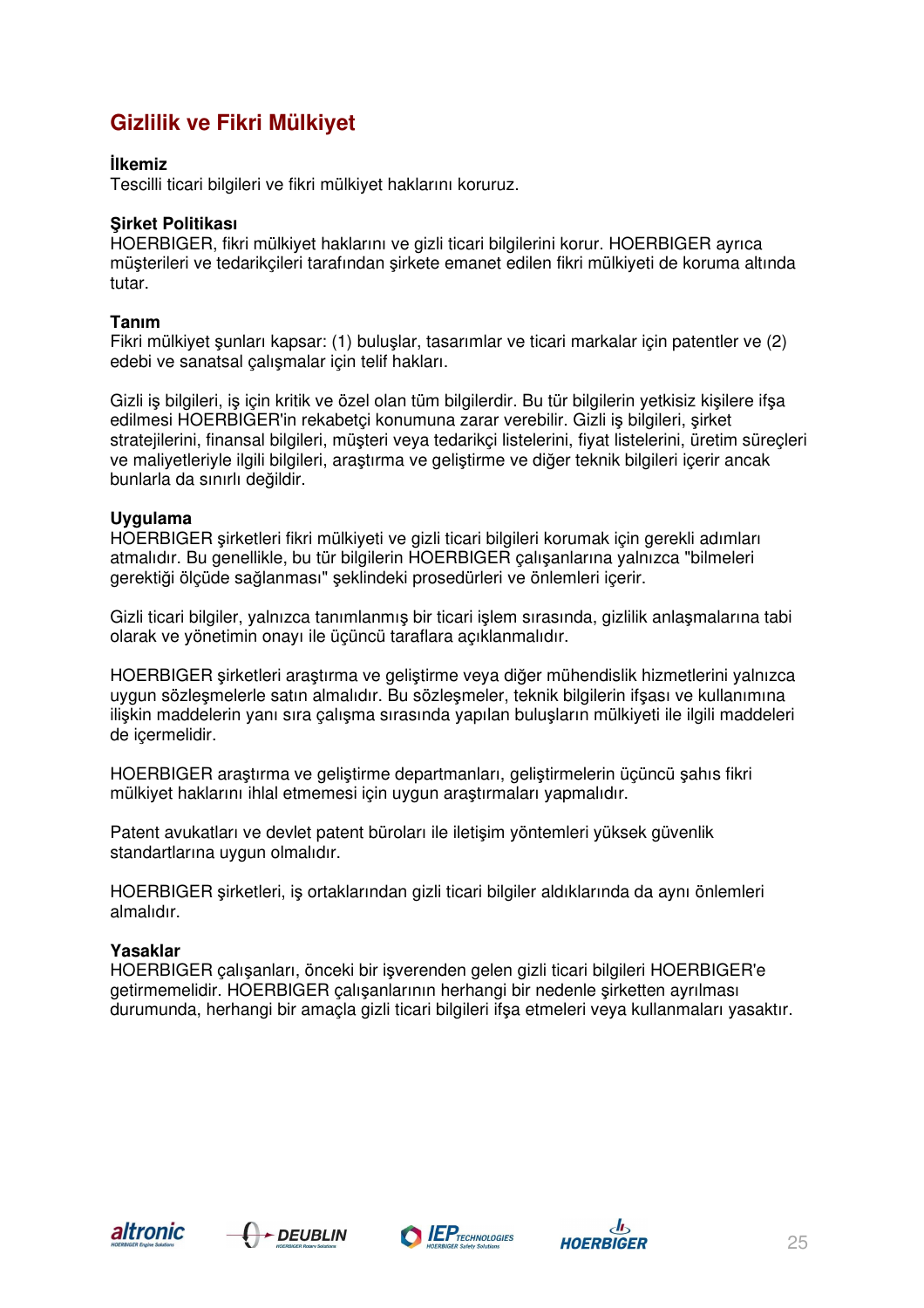# **การรักษาความลับและทรัพย์สินทางปัญญา**

# **หลักการของเรา**

เราคุ้มครองข้อมูลทางธุรกิจที่มีกรรมสิทธิ์ และสิทธิเกี่ยวกับทรัพย์สินทางปัญญา

# **นโยบาย**

HOERBIGER คุ้มครองสิทธิเกี่ยวกับทรัพย์สินทางปัญญาและข้อมูลความลับทางธุรกิจ นอกจากนี้ HOERBIGER ยังให้ความคุ้มครองทรัพย์สินทางปัญญาที่ลูกค้าและซัพพลายเออร์มอบหมายความรับผิดชอบให้แก่บริษัท

# **คํานิยาม**

ทรัพย์สินทางปัญญาครอบคลุมถึง: (1) สิทธิบัตรการประดิษฐ ์ การออกแบบ และเครืองหมายการค้า และ (2) ์ ลิขสิทธิ์ของงานประพันธ์และผลงานศิลปะ

ข้อมูลความลับทางธุรกิจคือข้อมูลทั้งหมดที่มีความสำคัญและเป็นกรรมสิทธิ์ของบริษัท การเปิดเผยข้อมูลดังกล่าวให้แก่บุคคลที่ไม่ได้รับอนุญาตอาจสร้างความเสียหายต่อจุดยืนในการแข่งขันของ HOERBIGER ข้อมูลความลับทางธุรกิจรวมถึงแต่ไม่จำกัดเพียงกลยุทธ์ของบริษัท ข้อมูลทางการเงิน รายชื่อลูกค้าหรือซัพพลายเออร์ รายการราคาสินค้า ข้อมูลที่เกี่ยวกับกระบวนการผลิตและต้นทุน การวิจัยและการพัฒนา และข้อมูลทางเทคนิคอืน ๆ

# **การนําไปปฏิบัติ**

บริษัทในเครือ HOERBIGER จะต้องจัดการคุ้มครองทรัพย์สินทางปัญญาและข้อมูลความลับทางธุรกิจ ซึ่งโดยทั่วไปแล้วจะครอบคลุมถึงกระบวนการและการป้องกันต่าง ๆ ที่ทำให้บคลากรของ HOERBIGER ี่ สามารถใช้ข้อมูลดังกล่าวได้ตามความจำเป็นเท่านั้น

ู่ ข้อมูลความลับทางธุรกิจจะเปิดเผยต่อบุคคลที่สามได้เฉพาะในการทำธุรกรรมทางธุรกิจตามที่กำหนดไว้เท่านั้น ่ ทั้งนี้อาจมีข้อตกลงการรักษาความลับและได้รับการอนุมัติจากผู้บริหาร

บริษัทในเครือ HOERBIGER จะซื้อการวิจัยและพัฒนาหรือบริการด้านวิศวกรรมอื่นเมื่อมีสัญญาที่เหมาะสมเท่านั้น ้สัญญาเหล่านี้จะต้องมีข้อกำหนดเกี่ยวกับการเปิดเผยและการใช้งานข้อมูลทางเทคนิค ตลอดจนความเป็นเจ้าของการประดิษฐ์ใด ๆ ที่เกิดขึ้นระหว่างการทำงาน

แผนกวิจัยและพัฒนาของ HOERBIGER ้จะต้องดำเนินการวิจัยอย่างเหมาะสมเพื่อให้มั่นใจว่าไม่ได้ฝ่าฝืนสิทธิเกี่ยวกับทรัพย์สินทางปัญญาของบุคคลที่สามใ นระหว่างการพัฒนา

วิธีการติดต่อสือสารกับทนายสิทธิบัตรและสํานักงานจดทะเบียนสิทธิบัตรของ รัฐบาลจะต้องสอดคล้องกับมาตรฐานค วามปลอดภัยระดับสูง

บริษัทในเครือ HOERBIGER จะต้องอาศัยความระมัดระวังอย่างทัดเทียมกัน เมือได้รับข้อมูลความลับทางธุรกิจจากคู่ค้าทางธุรกิจ

# **ข้อห้าม**

บุคลากรของ HOERBIGER จะต้องไม่นําข้อมูลความลับทางธุรกิจจากนายจ้างรายก่อนมาสู่ HOERBIGER เมือออกจากบริษัทไม่ว่าจะด้วยสาเหตุใด ห้ามไม่ให้บุคลากรของ H OERBIGER ่ เผยแพร่หรือใช้ข้อมูลความลับทางธุรกิจเพื่อจุดประสงค์ใดก็ตาม







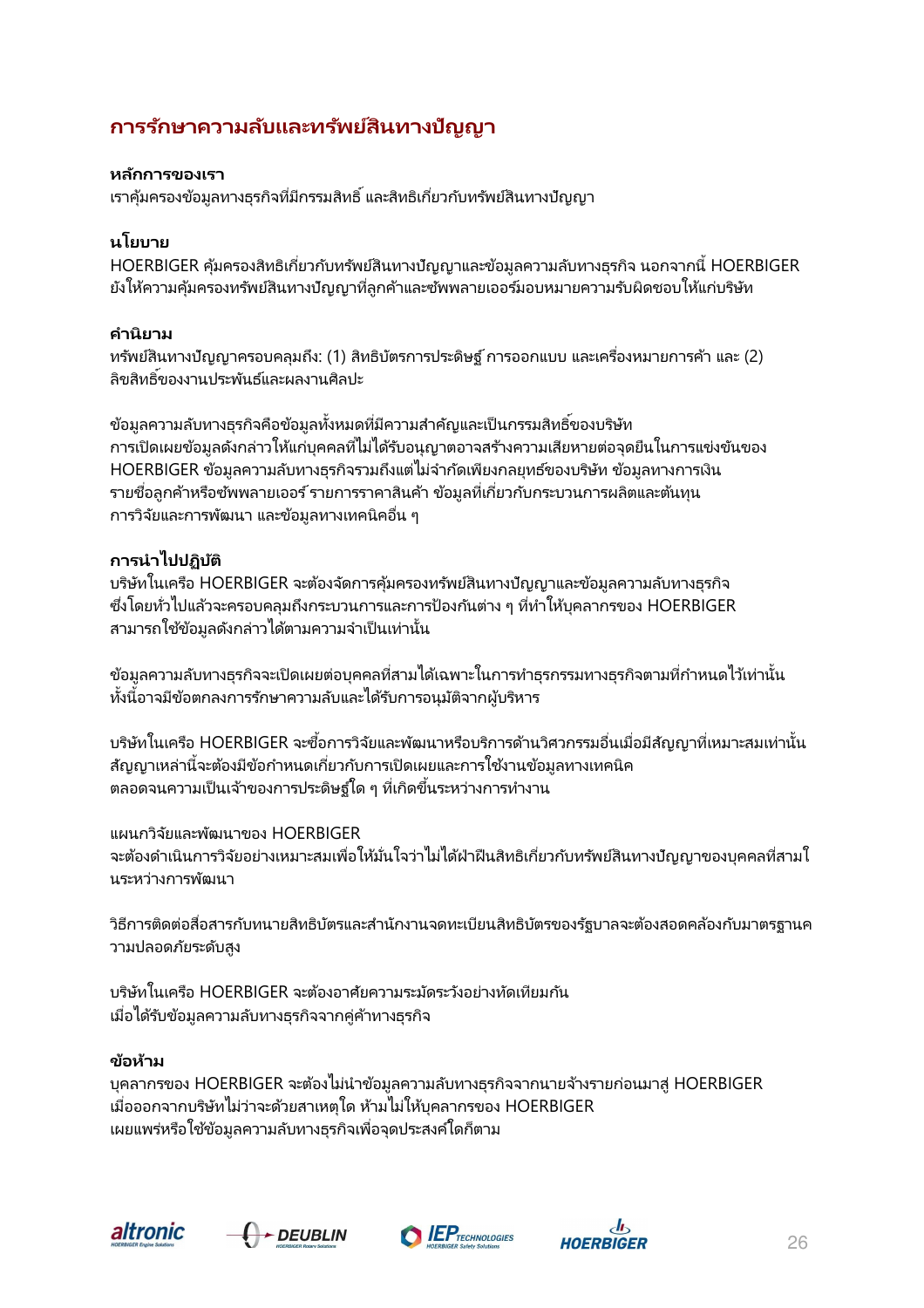

Rules of Procedure Confidentiality and Intellectual Property Policy

# **Document management**

**No.: 21400** 

**Date: 2023-03-21 Version 02** 

**Replaces: Version 01 of 2021-09-30** 

## **Distribution list**

This document is accessible to and binding for all employees of the HOERBIGER Group via the database "Corporate Rule" on the Group platform connections.hoerbiger.com. A printout is only valid on the respective print date.

# **Other applicable documents and files**

n/a

# **Storage**

This document and the other associated files will be electronically archived in the HOERBIGER contract database. Invalid versions will be archived after the expiration of their validity for 30 years. Associated files will be archived for 30 years.

# **Updating**

Corporate Compliance is responsible for updating.

These Rules, including Appendices, shall take effect upon their adoption by the Executive Board. Any amendment to or cancellation of these Rules must be initiated and/or approved by Corporate Compliance and must be authorized by the Executive Board.

| Nikola Matiaskova<br>Compliance Legal Manager<br><b>HOERBIGER Holding AG</b> | Dr. Robert Seeliger<br>Head of Corporate Audit<br>Compliance<br><b>HOERBIGER Holding AG</b> | Dr. Thorsten Kahlert<br>&ICEO<br><b>HOERBIGER Holding AG</b> |
|------------------------------------------------------------------------------|---------------------------------------------------------------------------------------------|--------------------------------------------------------------|
| Reviewed:                                                                    | Reviewed:                                                                                   | Released:                                                    |
| 2022-03-21                                                                   | 2022-03-21                                                                                  | 2022-03-21                                                   |